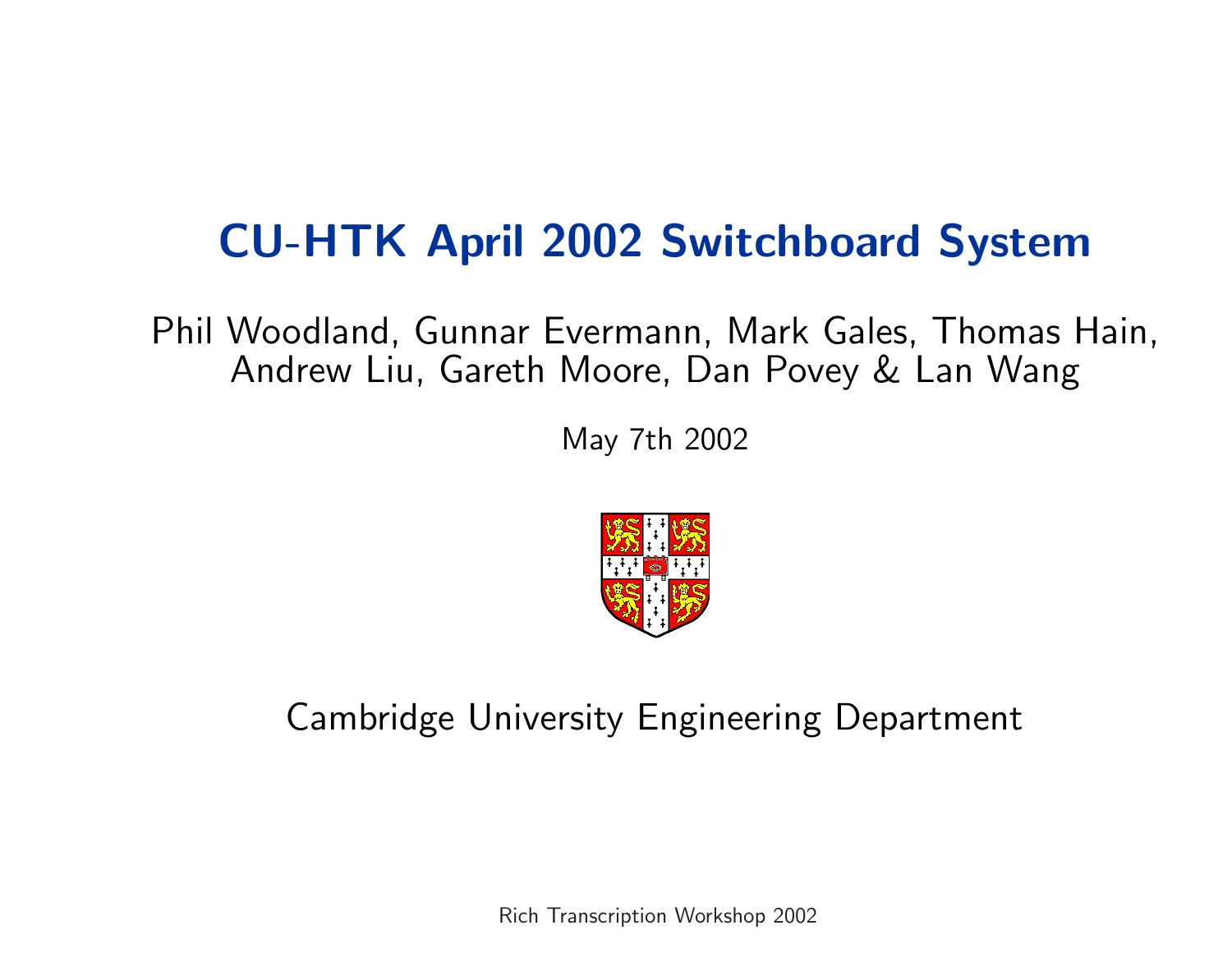#### **Overview**

- Review of CU-HTK 2001 system
- Minimum Phone Error (MPE) training
- HLDA
- Speaker Adaptive Training
- Single Pronunciation dictionaries
- 2002 system & results
- Fast contrast systems
- Conclusions

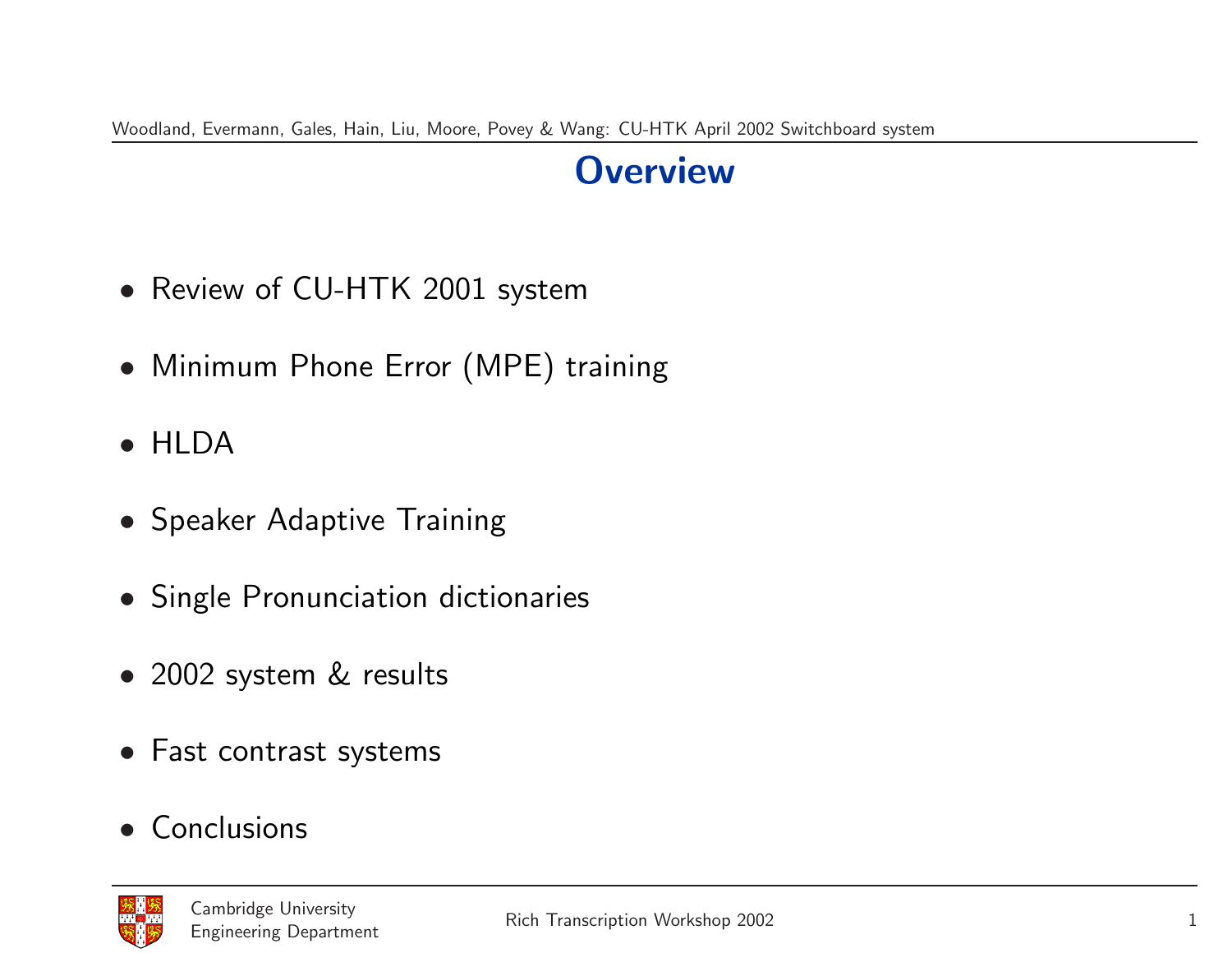# Review of CU-HTK 2001 System: Basic Features

- Front-end
	- Reduced bandwidth 125–3800 Hz
	- $-$  12 MF-PLP cepstral parameters  $+$  C0 and 1st/2nd derivatives
	- Side-based cepstral mean and variance normalisation
	- Vocal tract length normalisation in training and test
- Decision tree state clustered, context dependent triphone & quinphone models: MMIE and MLE versions
- Generate lattices with MLLR-adapted models
- Rescore using iterative lattice MLLR  $+$  Full-Variance transform adaptation
- Posterior probability decoding via confusion networks
- System combination

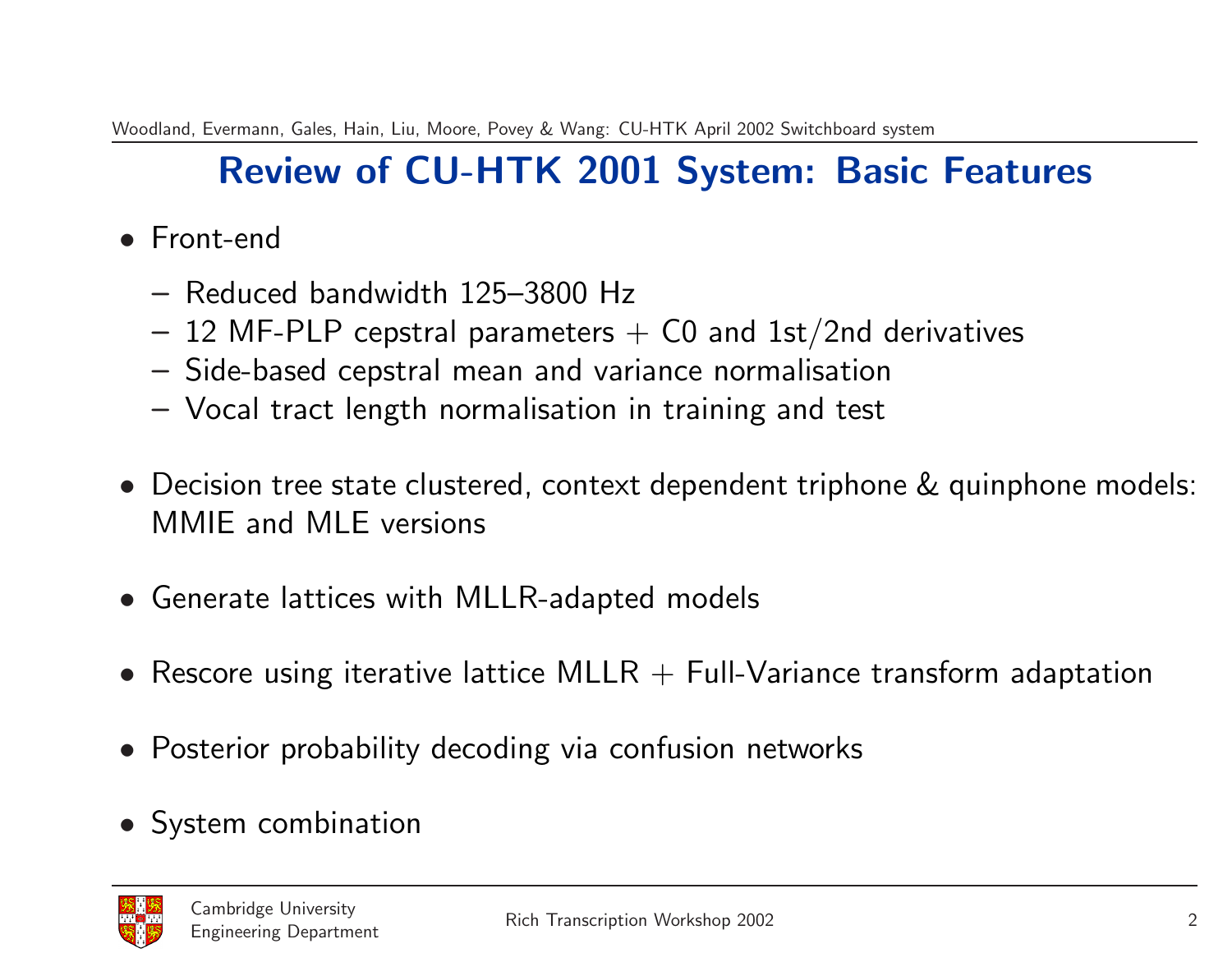# 2001 System Structure



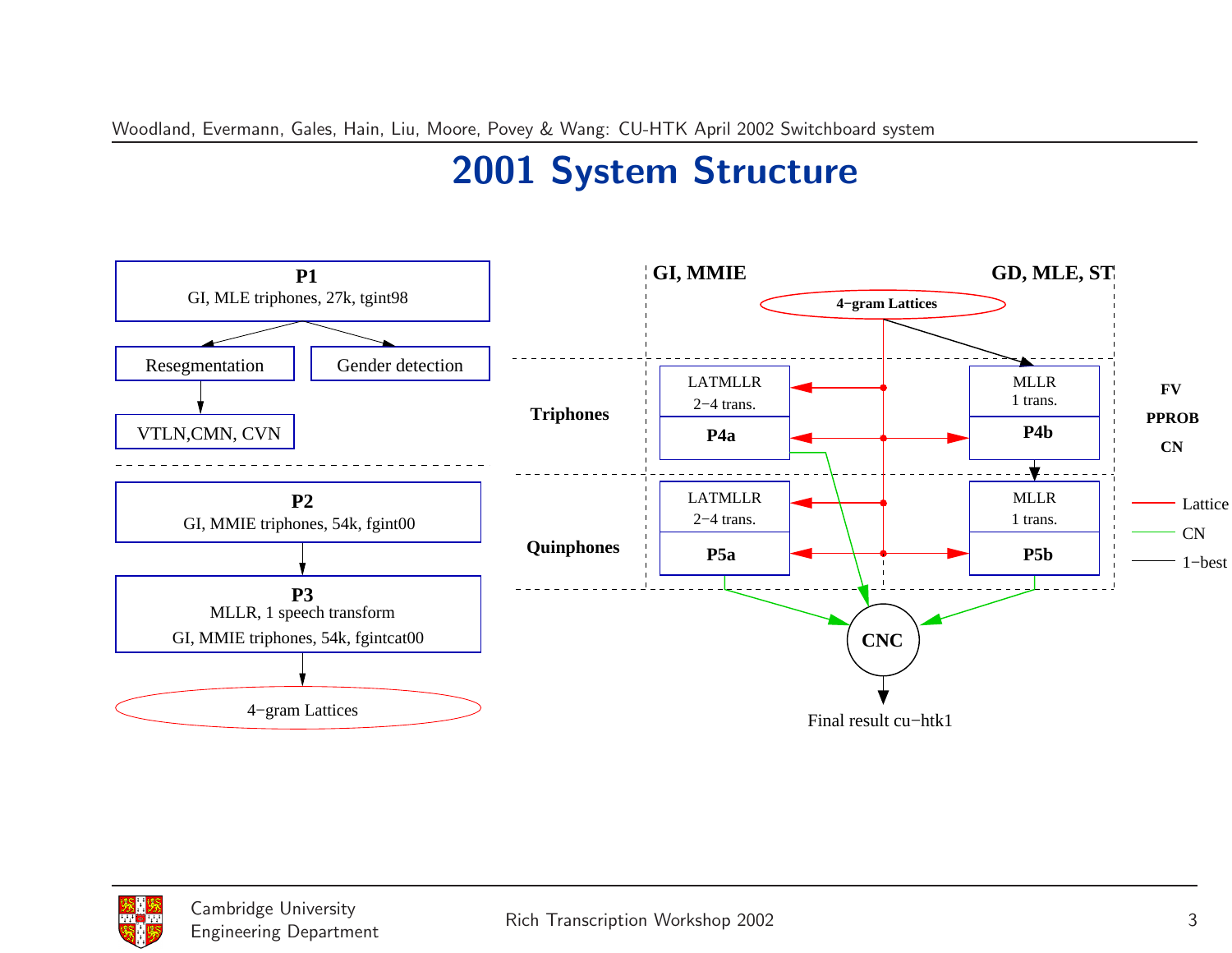# Acoustic Training/Test Data

h5train00 248 hours Switchboard (Swbd1), 17 hours CallHome English (CHE)

h5train00sub 60 hours Swbd1, 8 hours CHE

**h5train02** h5train00 + LDC cell1 corpus (without dev01/eval01 sides) extra 17 hours of data

#### Development test sets

dev01 40 sides Swbd2 (eval98), 40 sides Swbd1 (eval00), 38 sides Swbd2 cellular (dev01-cell)

dev01sub half of the dev01 selected to give similar WER to full set

eval98 40 sides Swbd2 (eval98-swbd2), 40 sides of CHE (eval98-che)

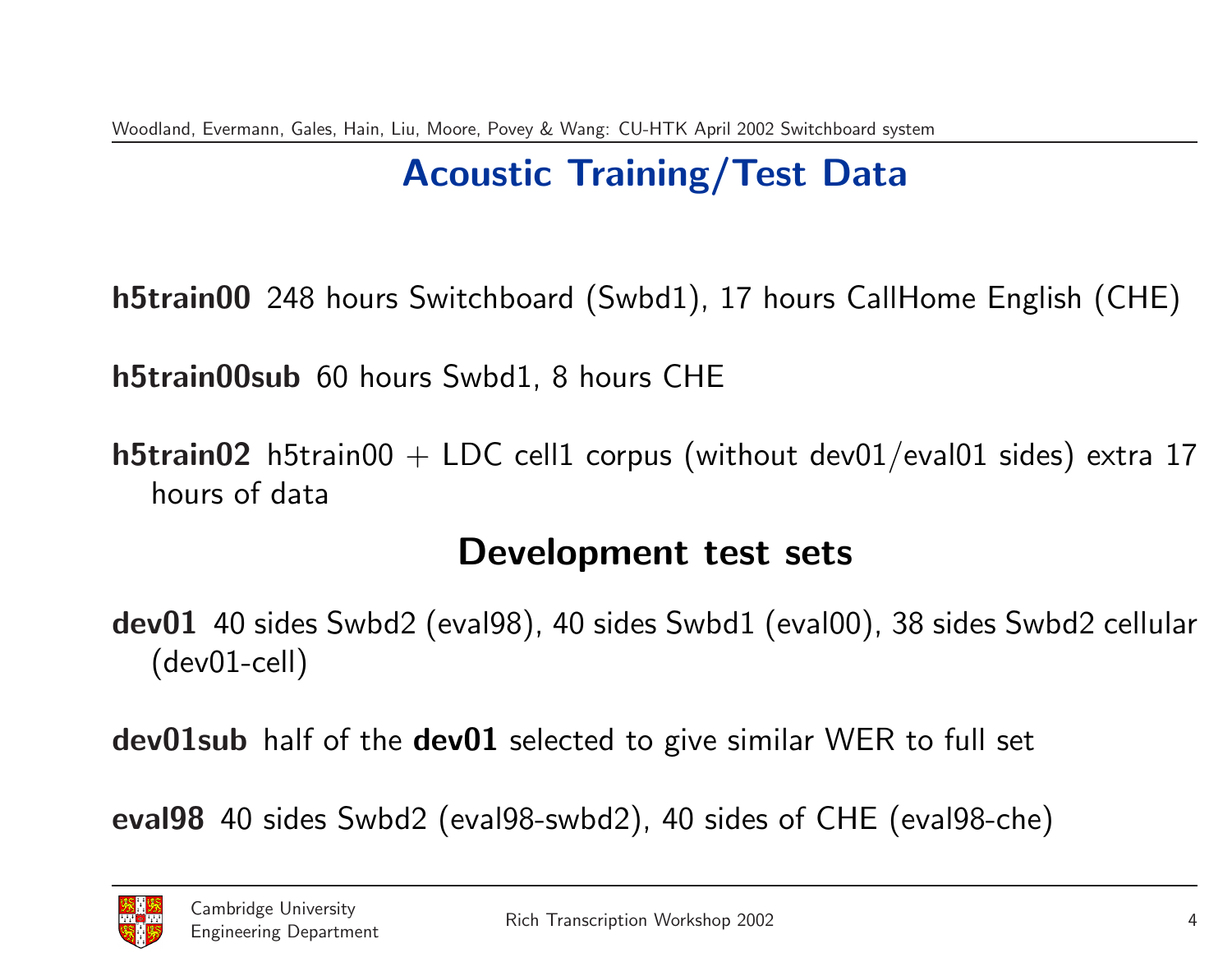### 2001 System Results on dev01 set

|                  |                 | Swbd1 | Swbd2 | Cellular | Total |
|------------------|-----------------|-------|-------|----------|-------|
| P1               | VTLN/gender det | 31.7  | 46.9  | 48.1     | 42.1  |
| P <sub>2</sub>   | initial trans.  | 23.5  | 38.6  | 39.2     | 33.7  |
| P <sub>3</sub>   | lat gen         | 21.1  | 36.0  | 36.7     | 31.2  |
| P <sub>4</sub> a | MMIE tri        | 20.0  | 33.5  | 34.0     | 29.1  |
| P <sub>4</sub> b | MLE tri         | 21 3  | 35.0  | 35.4     | 30.5  |
| P <sub>5a</sub>  | MMIE quin       | 19.8  | 33.2  | 33.4     | 28.7  |
| P <sub>5</sub> b | MLE quin        | 20.2  | 34.0  | 34.2     | 29.4  |
| <b>CNC</b>       | $P5a+P4a+P5b$   | 18.3  | 31.9  | 32.1     | 27.3  |

%WER on dev01 for all stages of 2001 system

• final confidence scores have NCE 0.254

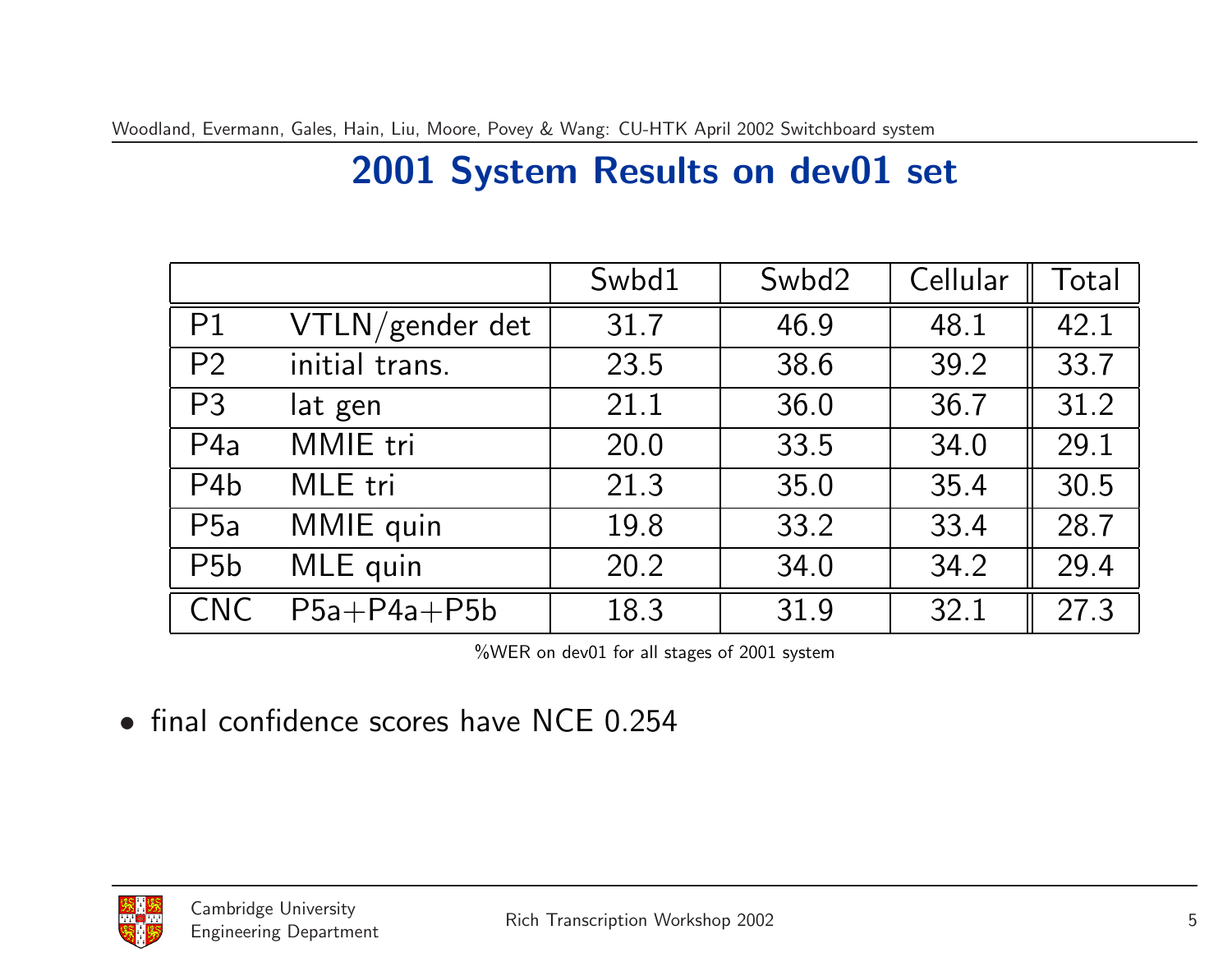# Minimum Phone Error & Other Discriminative Criteria

- MMIE maximises the posterior probability of the correct sentence Problem: sensitive to outliers
- MCE maximises a smoothed approximation to the sentence accuracy Problem: cannot easily be implemented with lattices; scales poorly to long sentences
- Criterion we evaluate in testing is word error rate: makes sense to maximise something similar to it
- MPE uses smoothed approximation to phone error but can use lattice-based implementation developed for MMIE
- Note that MPE is an approximation to phone error in a word recognition  $context$  i.e. uses word-level recognition, but scoring is on a phone error basis.
- Can directly maximise a smoothed  $word$  error rate  $\rightarrow$  Minimum Word Error (MWE). Performance for MWE slightly worse than MPE, so main focus here on MPE

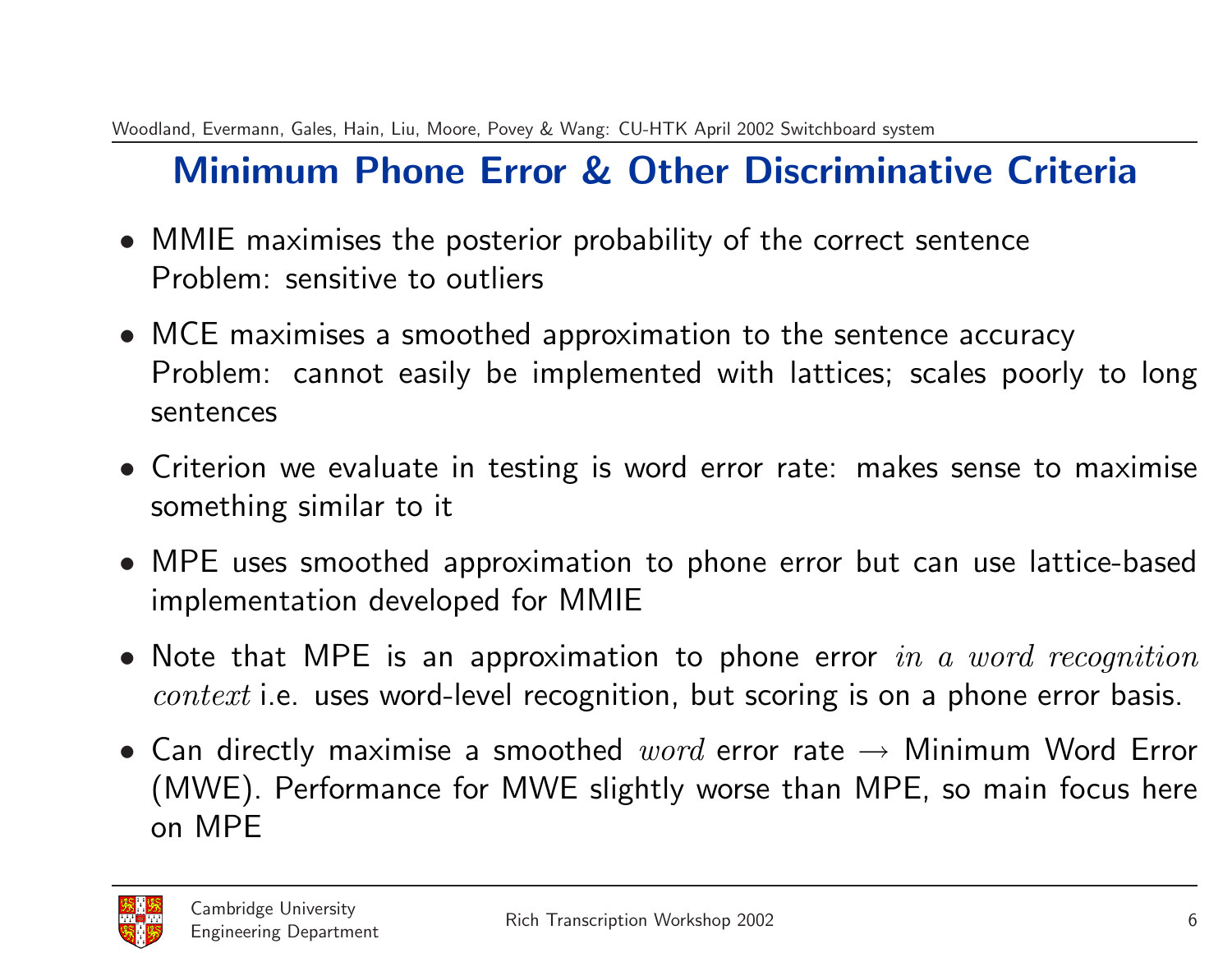## MPE Objective Function

• Maximise the following function:

$$
\mathcal{F}_{\text{MPE}}(\lambda) = \sum_{r}^{R} \frac{\sum_{s} p_{\lambda}(\mathcal{O}_{r}|s)^{\kappa} P(s) \text{RawAccuracy}(s)}{\sum_{s} p_{\lambda}(\mathcal{O}_{r}|s)^{\kappa} P(s)}
$$

where  $\lambda$  are the HMM parameters,  $\mathcal{O}_r$  the speech data for file r,  $\kappa$  a probability scale and  $P(s)$  the LM probability of s

- $\text{RawAccuracy}(s)$  measures the number of phones correctly transcribed in sentence s (derived from  $word$  recognition). i.e.  $#$  correct phones in s  $#$  inserted phones in s
- $\mathcal{F}_{\text{MPE}}(\lambda)$  is weighted average of  $\text{RawAccuracy}(s)$  over all s
- Scale acoustic log-likelihoods by scale  $\kappa$ .
- Criterion is to be maximised, not minimised (for compatibility with MMIE)

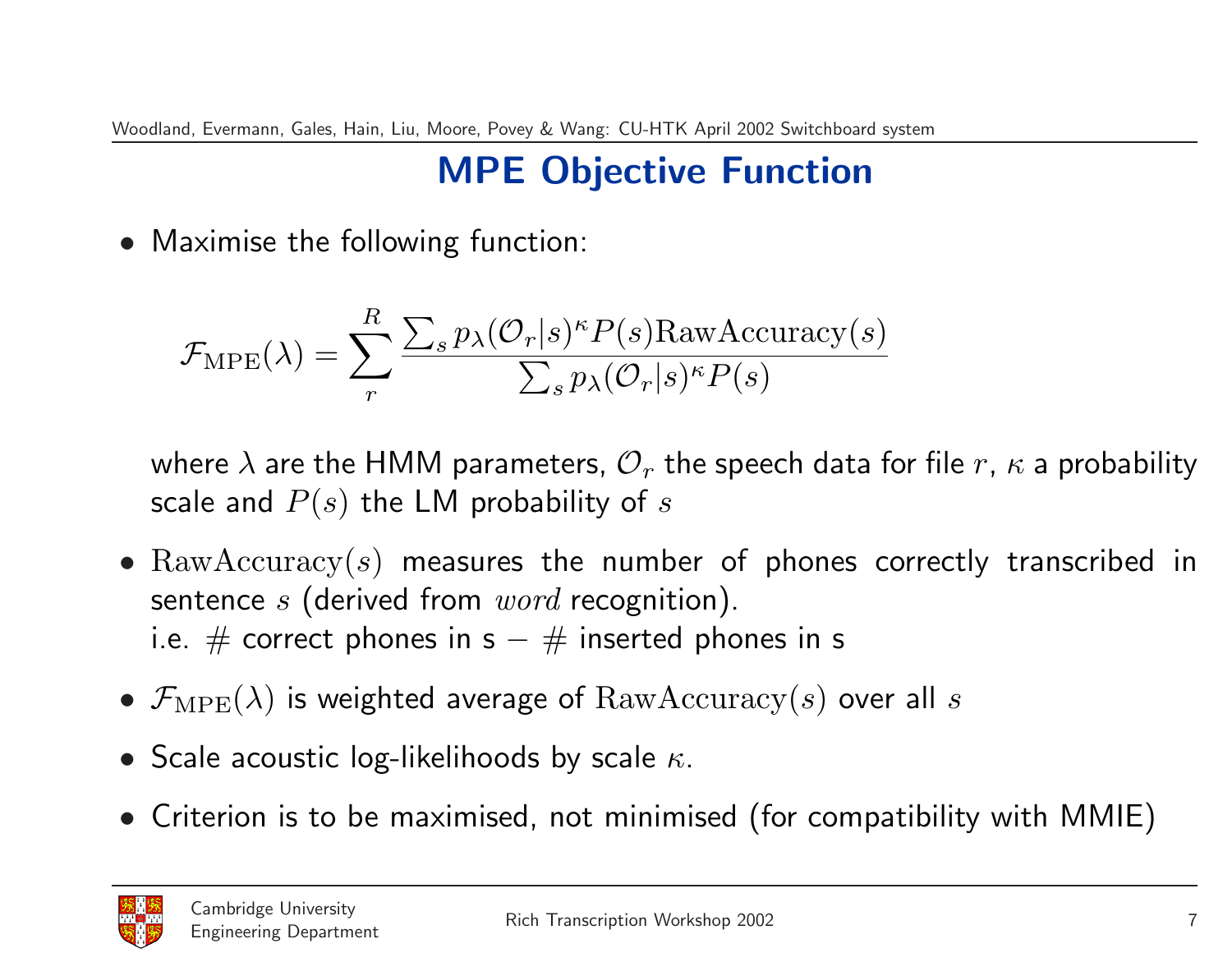## Lattice Implementation of MMIE: Review

- Generate lattices marked with time information at HMM level
	- Numerator (num) from correct transcription
	- Denominator (den) for confusable hypotheses from recognition
- Use Extended Baum-Welch (Gopalakrishnan et al, Normandin) updates e.g. for means  $\overline{6}$  $\overline{a}$

$$
\hat{\mu}_{jm} = \frac{\{\theta_{jm}^{\text{num}}(\mathcal{O}) - \theta_{jm}^{\text{den}}(\mathcal{O})\} + D\mu_{jm}}{\{\gamma_{jm}^{\text{num}} - \gamma_{jm}^{\text{den}}\} + D}
$$

- Gaussian occupancies (summed over time) are  $\gamma_{jm}$  from forward-backward  $-\theta_{im}(\mathcal{O})$  is sum of data, weighted by occupancy.
- For rapid convergence use Gaussian-specific D-constant
- For better generalisation broaden posterior probability distribution
	- Acoustic scaling
	- Weakened language model (unigram)

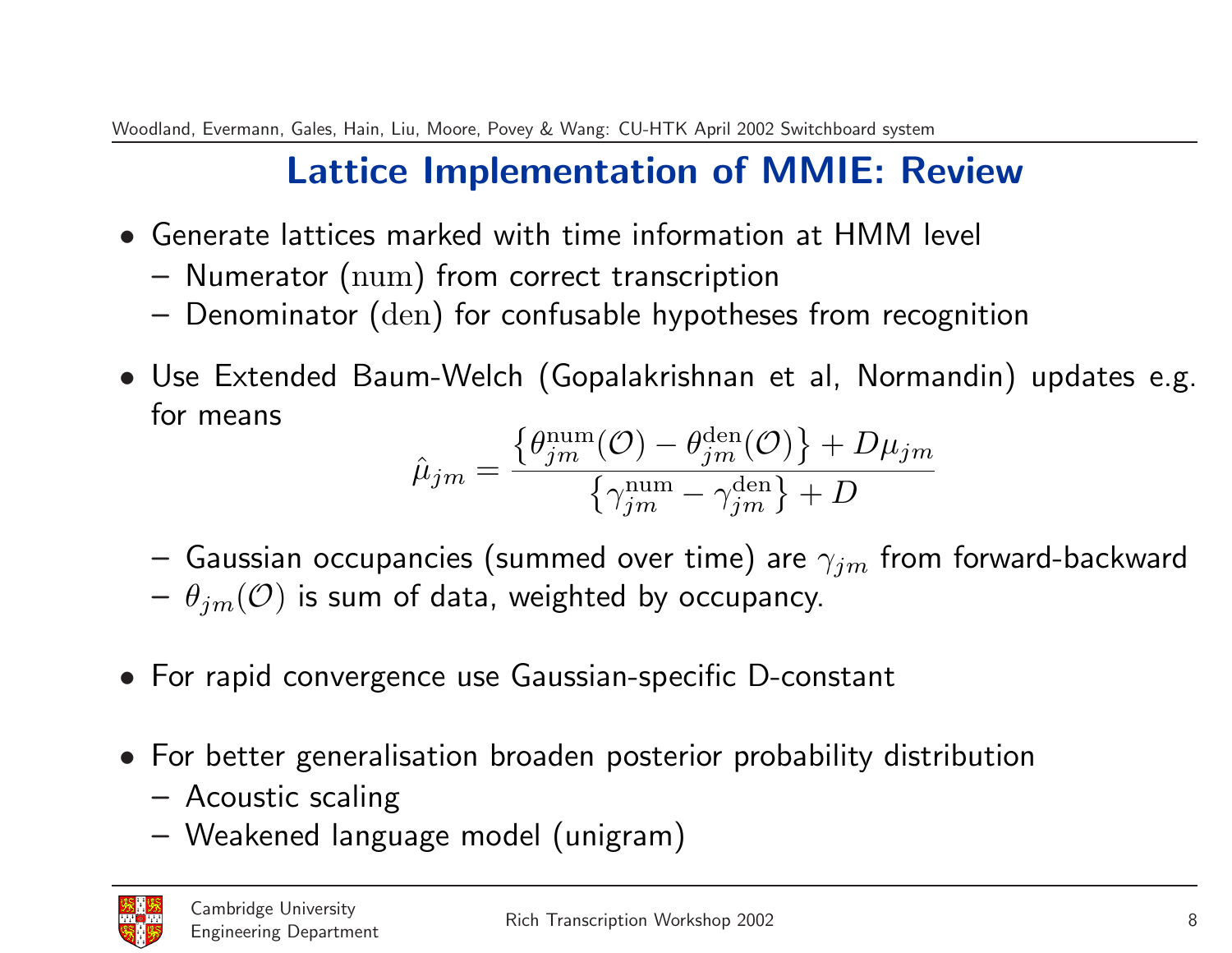## Lattice Implementation of MPE

- Problem:  $\text{RawAccuracy}(s)$ , defined on sentence level as ( $\#$ correct -  $\#$ inserted) requires alignment with correct transcription
- Express  $\text{RawAccuracy}(s)$  as a sum of  $\text{PhoneAcc}(q)$  for all phones q in the sentence hypothesis s:

 $PhoneAcc(q) =$  $\overline{ }$  $\sqrt{ }$  $\mathcal{L}$ 1 if correct phone 0 if substitution −1 if insertion  $\mathbf{r}$  $\mathcal{L}$  $\sqrt{ }$ 

- Calculating  $PhoneAcc(q)$  still requires alignment to reference transcription
- Use an approximation to  $PhoneAcc(q)$  based on time-alignment information
	- $-$  compute the proportion  $e$  that each hypothesis phone overlaps the reference
	- gives a lower-bound on true value of  $\text{RawAccuracy}(s)$

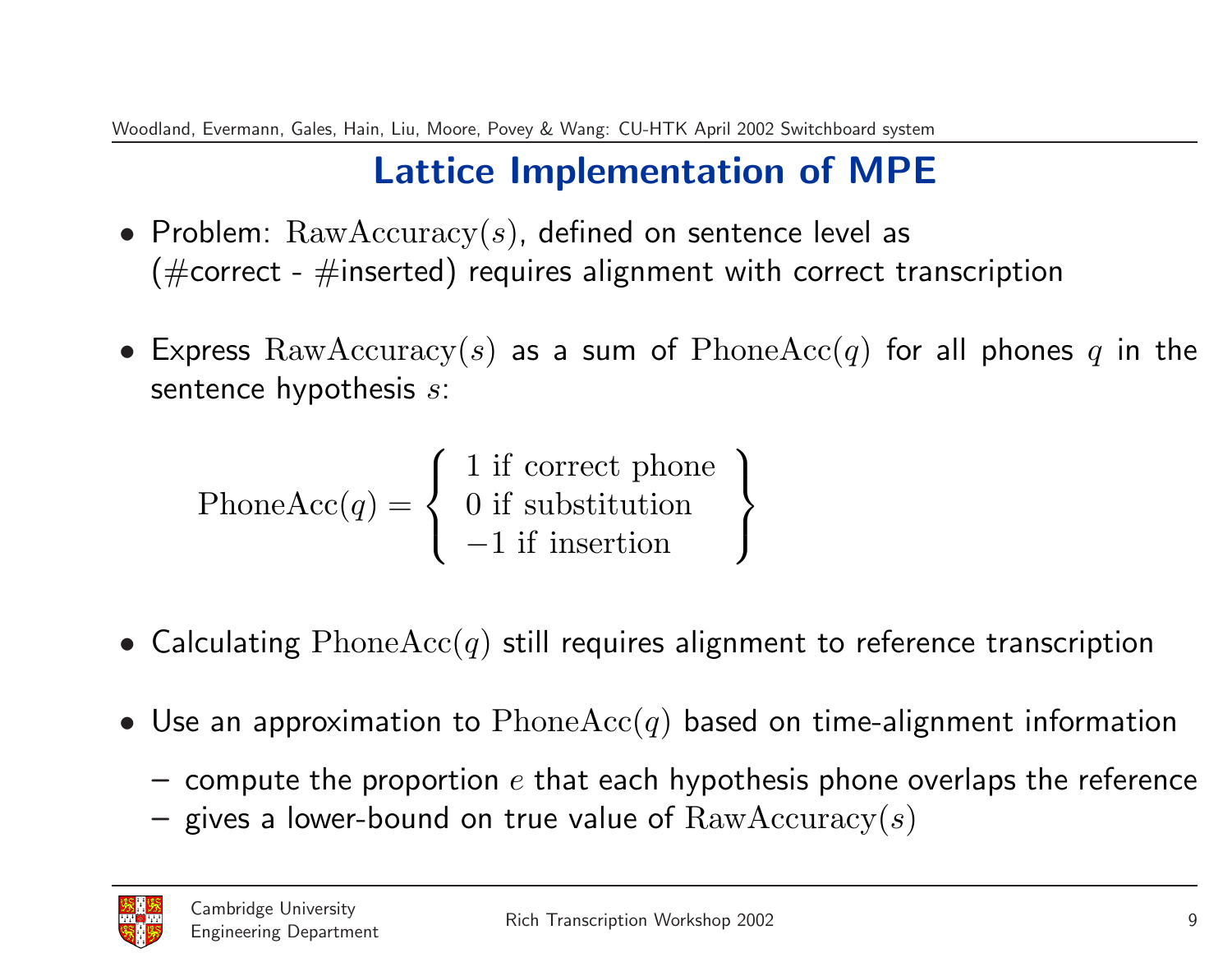# Approximating PhoneAcc using Time Information

|                                           |     | Phone $Acc(q) = \begin{cases} -1 + 2e & \text{if same phone} \\ -1 + e & \text{if different phone} \end{cases}$ |                  |                        |
|-------------------------------------------|-----|-----------------------------------------------------------------------------------------------------------------|------------------|------------------------|
| Reference                                 | a   | $\mathbf b$                                                                                                     |                  | $\mathbf C$            |
| <b>Hypothesis</b>                         | a   | $\mathbf b$                                                                                                     | $\mathbf b$      | d                      |
| Proportion e                              | 1.0 | 0.8                                                                                                             | $0.2 \quad 0.15$ | 0.85                   |
| $-1 +$ (correct: $2^*e$ ,<br>incorrect:e) | 1.0 | 0.6                                                                                                             |                  | $-0.6$ $-0.85$ $-0.15$ |
| Max of above                              | 1.0 | 0.6                                                                                                             | $-0.6$           | $-0.15$                |
|                                           |     | Approximated sentence raw accuracy from above $= 0.85$                                                          |                  |                        |

Exact value of raw accuracy:  $2 \text{ corr} - 1 \text{ ins} = 1$ 

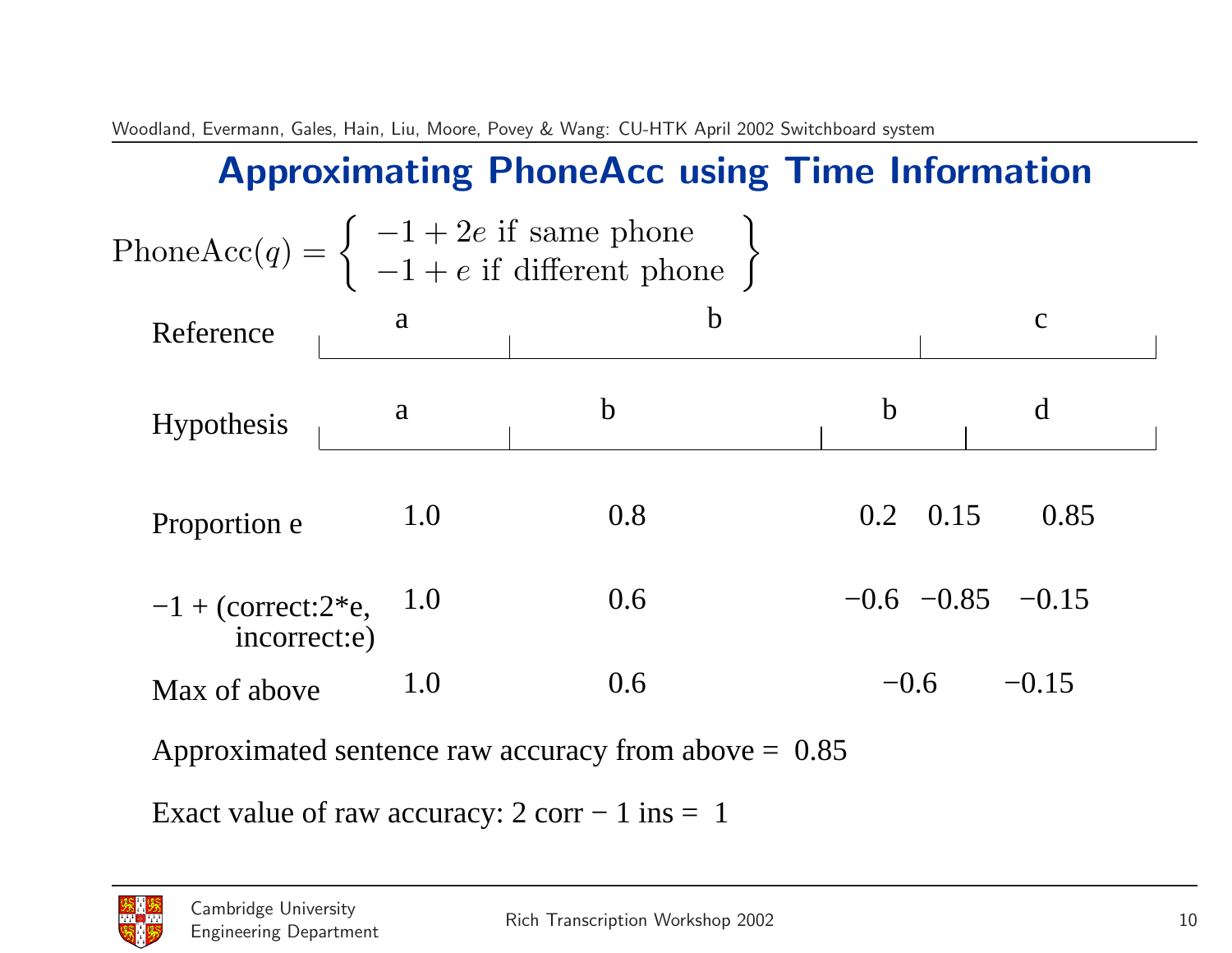## PhoneAcc Approximation For Lattices

Calc  $\mathrm{PhoneAcc}(q)$  for each phone  $q$ , then find  $\frac{\partial \mathcal{F}_{\mathrm{MPE}}(\lambda)}{\partial \log p(q)}$  (forward-backward)



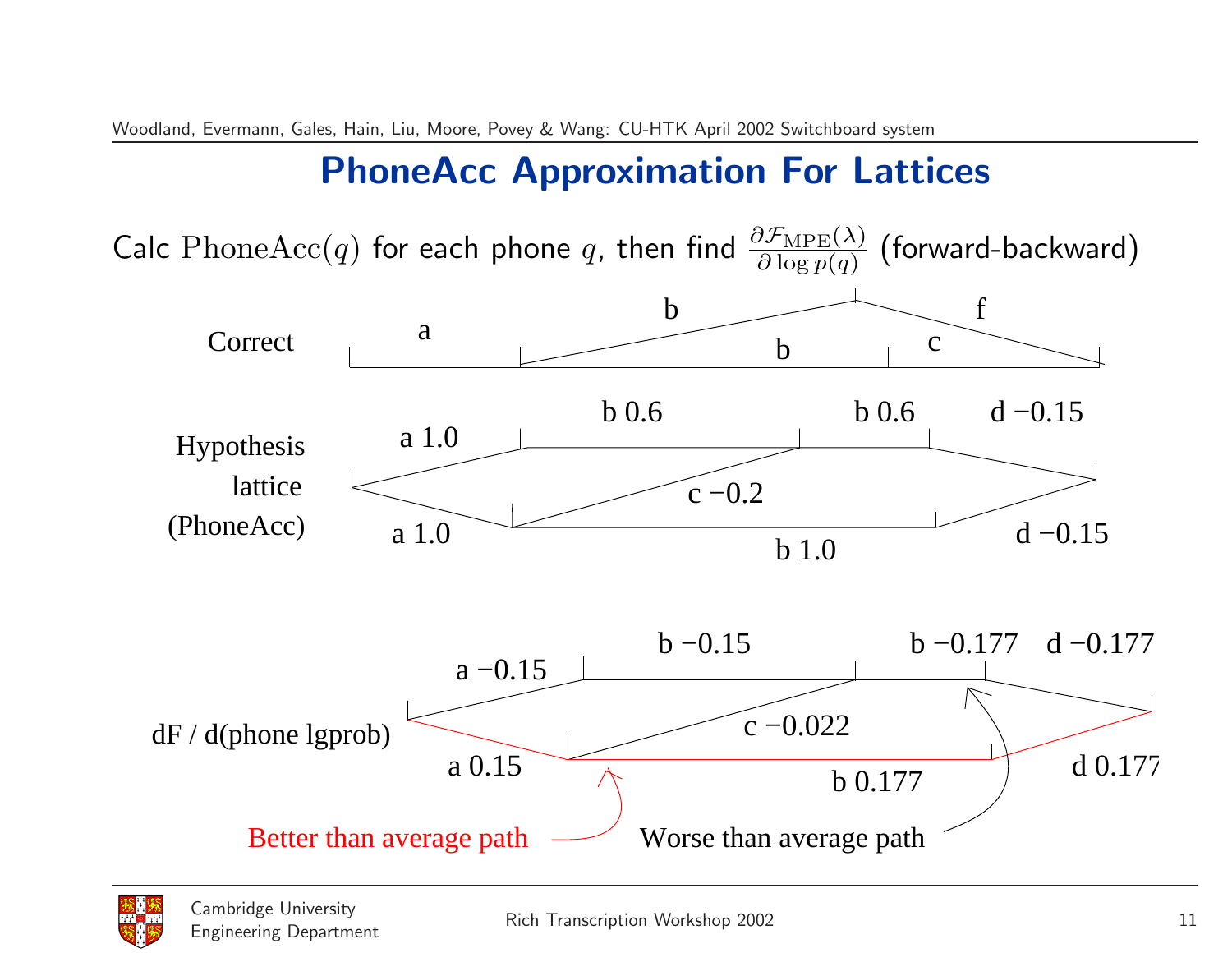# Applying Extended Baum-Welch to MPE

- Use EBW update formulae as for MMIE but with modified MPE statistics
- $\bullet$  For MMIE, the occupation probability for an arc  $q$  equals  $\frac{1}{\kappa}$  $\partial \mathcal{F}_{\text{MMIE}}(\lambda)$  $\frac{\partial \text{FMMIE}(\lambda)}{\partial \log p(q)}$  for numerator ( $\times$  -1 for the denominator). The denominator occupancy-weighted statistics are subtracted from the numerator in the update formulae
- Statistics for MPE update use  $\frac{1}{\kappa}$  $\partial \mathcal{F}_{\text{MPE}}(\lambda)$  $\frac{\partial \mathcal{F}_{\text{MPE}}(\lambda)}{\partial \log p(q)}$  of the criterion w.r.t. the phone arc log likelihood which can be calculated efficiently
- Either MPE numerator or denominator statistics are updated depending on the sign of  $\frac{\partial \mathcal{F}_{\text{MPE}}(\lambda)}{\partial \log p(q)}$ , which is the "MPE arc occupancy"
- After accumulating statistics, apply EBW equations
- EBW is viewed as a gradient descent technique and can be shown to be a valid update for MPE.

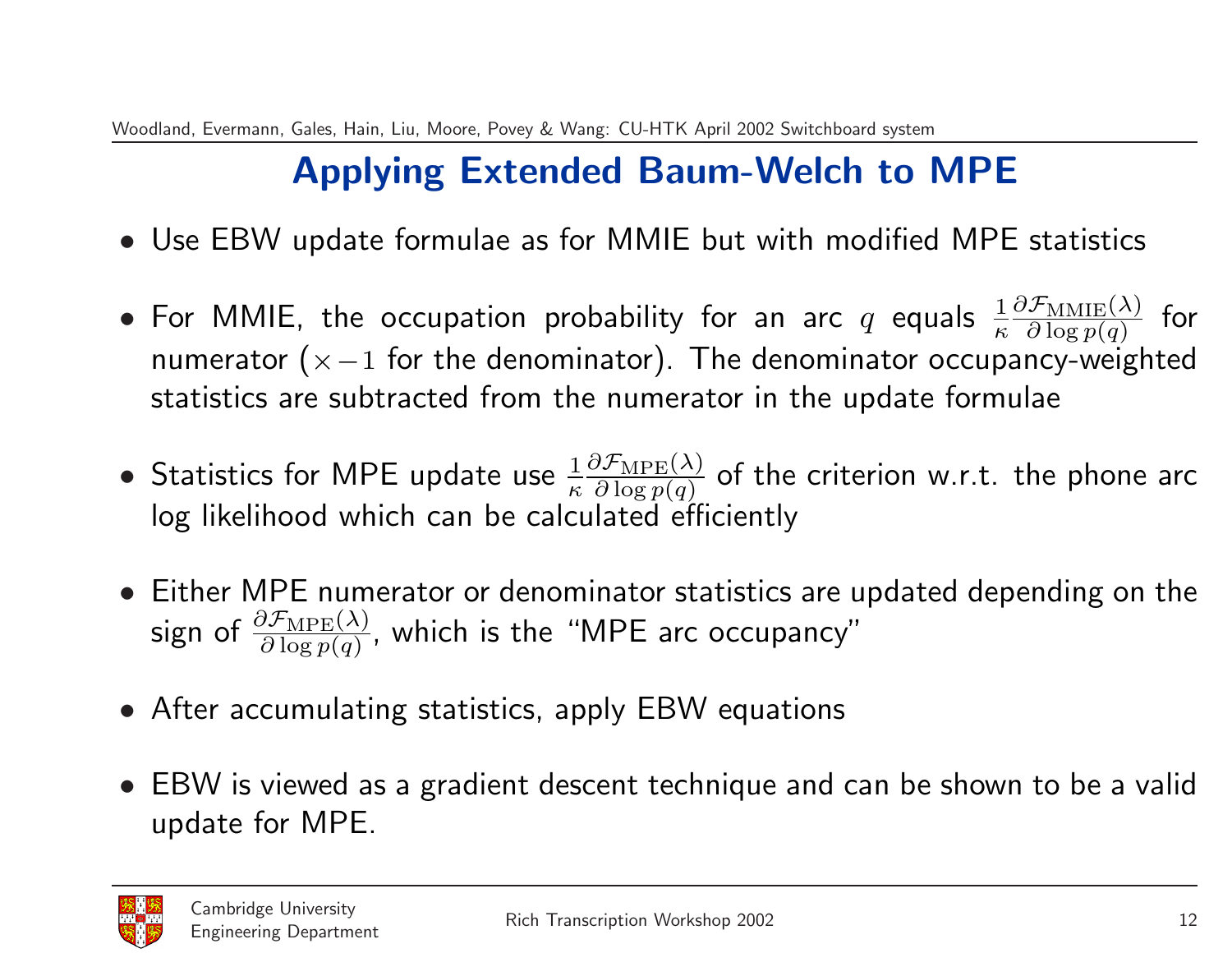# Improved Generalisation using I-smoothing

- Use of discriminative criteria can easily cause over-training
- Get smoothed estimates of parameters by combining Maximum Likelihood (ML) and MPE objective functions for each Gaussian
- Rather than globally interpolate (H-criterion), amount of ML depends on the occupancy for each Gaussian
- I-smoothing adds  $\tau$  samples of the average ML statistics for each Gaussian. Typically  $\tau = 50$ .
	- For MMIE scale numerator counts appropriately
	- For MPE need ML counts in addition to other MPE statistics
- I-smoothing essential for MPE (& helps a little for MMIE)

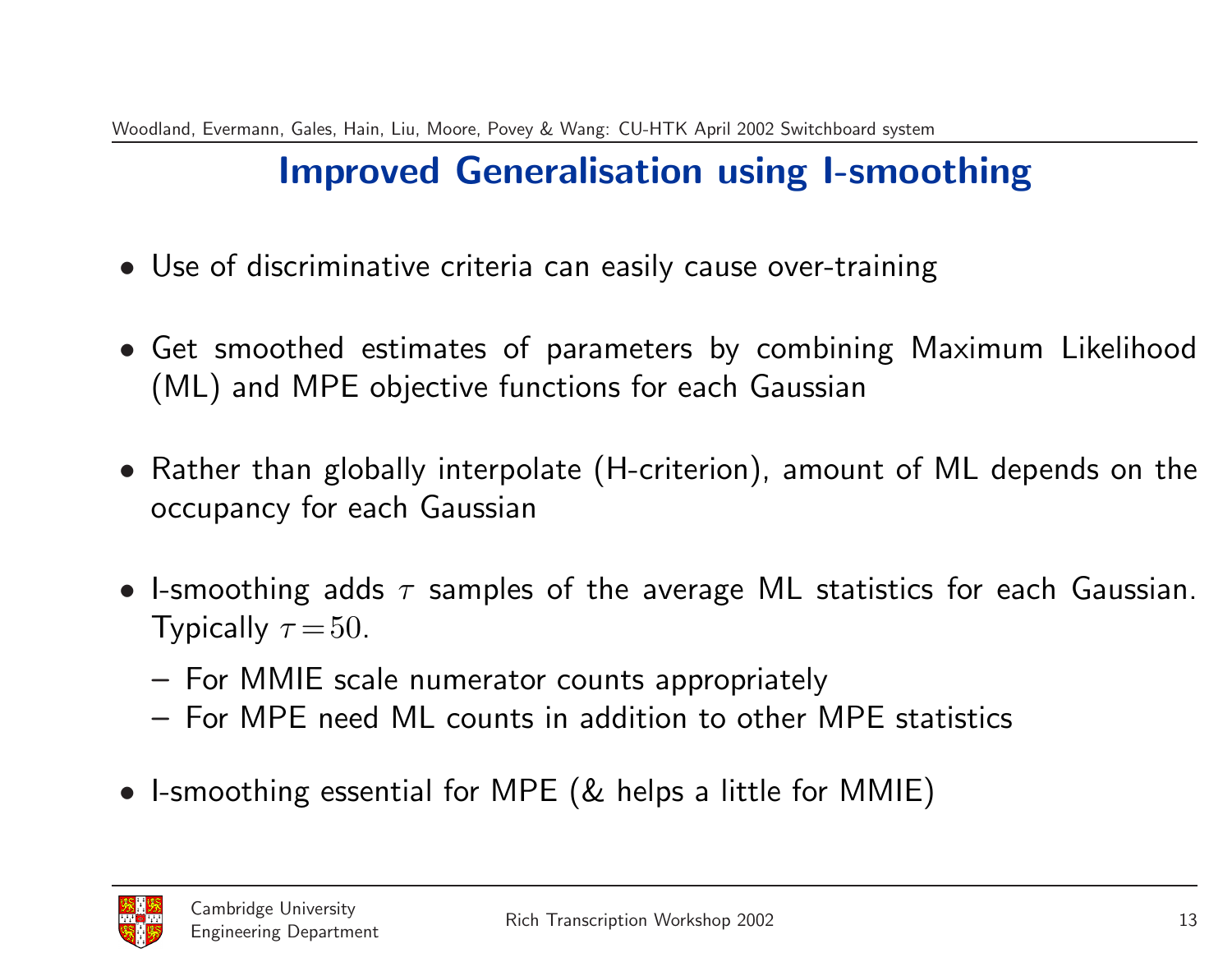# MPE Training Results (I)

|                   | Train | eval <sub>98</sub> | eval98 change |
|-------------------|-------|--------------------|---------------|
| <b>MLE</b>        | 41.8  | 46.6               |               |
| <b>MMIE</b>       | 30.1  | 44.3               | $-2.3$        |
| MMIE $(\tau=200)$ | 32.2  | 43.8               | $-2.8$        |
| MPE $(\tau=50)$   | 27.9  | 43.1               | $-3.5$        |

%WER for h5train00sub HMMs (68h train). Train uses lattice unigram LM

|                   | Train | eval <sub>98</sub> | eval98 change |
|-------------------|-------|--------------------|---------------|
| MLE baseline      | 47.2  | 45.6               |               |
| <b>MMIE</b>       | 37.7  | 41.8               | $-3.8$        |
| MMIE $(\tau=200)$ | 35.8  | 41.4               | $-4.2$        |
| MPE $(\tau=100)$  | 34.4  | 40.8               | $-4.8$        |

%WER for h5train00 HMMs (265h train). Train uses lattice unigram LM

- I-smoothing reduces the error rate with MMIE by 0.3-0.4% abs
- $MPE/I$ -smoothing gives around  $1\%$  abs lower WER than previous MMIE results

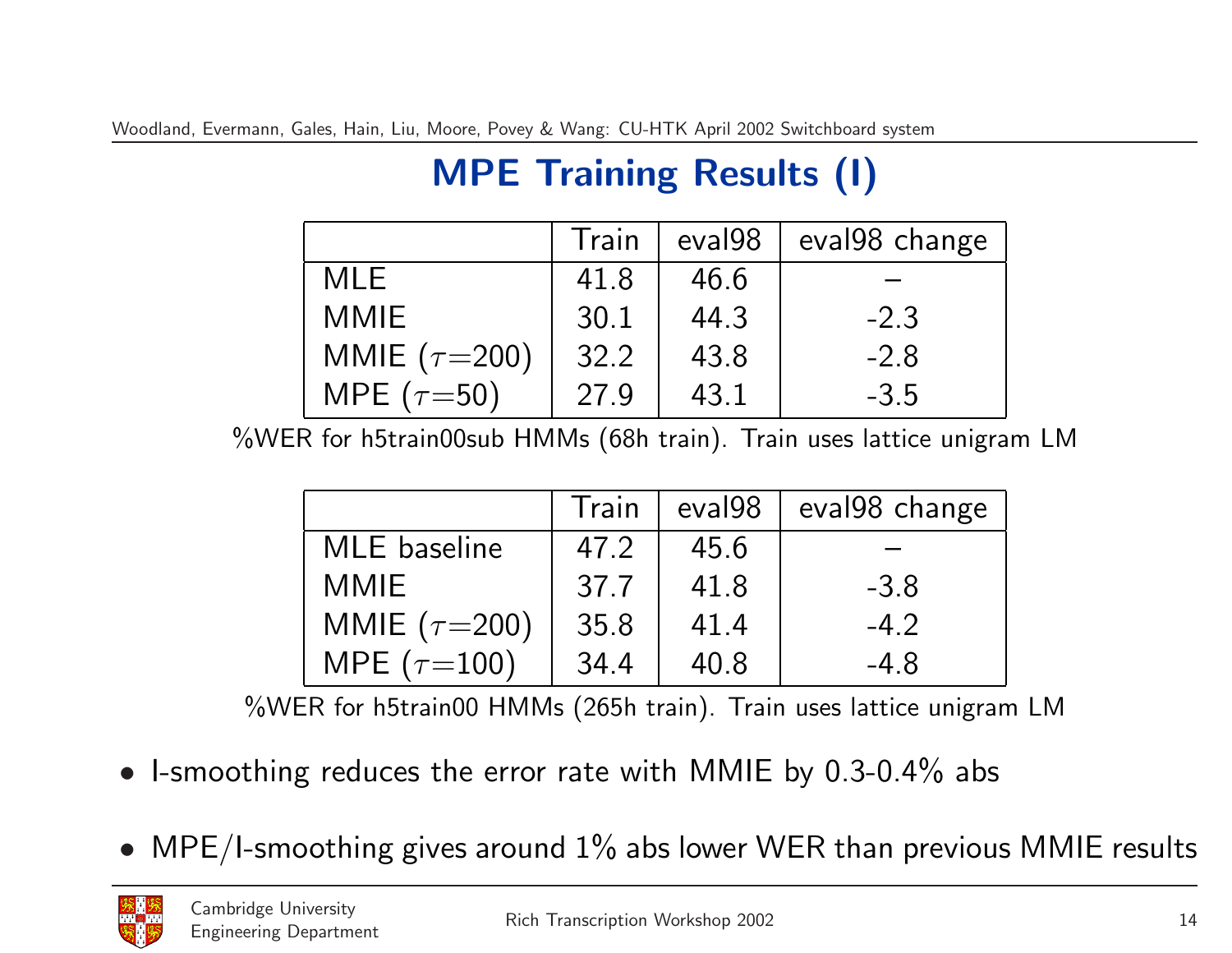# MPE Training Results (II)

|                     | Train | eval <sub>98</sub> | eval98 change |
|---------------------|-------|--------------------|---------------|
| <b>MLE</b>          | 418   | 46.6               |               |
| MPE $(\tau = 0)$    | 28.5  | 50.7               | $+4.1$        |
| MPE ( $\tau = 25$ ) | 27.9  | 43.1               | $-3.5$        |
| MWE ( $\tau = 25$ ) | 25.9  | 43.3               | $-3.3$        |

%WER for h5train00sub HMMs (68h train). Train uses lattice unigram LM

- Training set WER reduces with/without I-smoothing
- I-smoothing essential for test-set gains with MPE
- Minimum Word Error (MWE) better than MPE on train
- MWE generalises less well than MPE

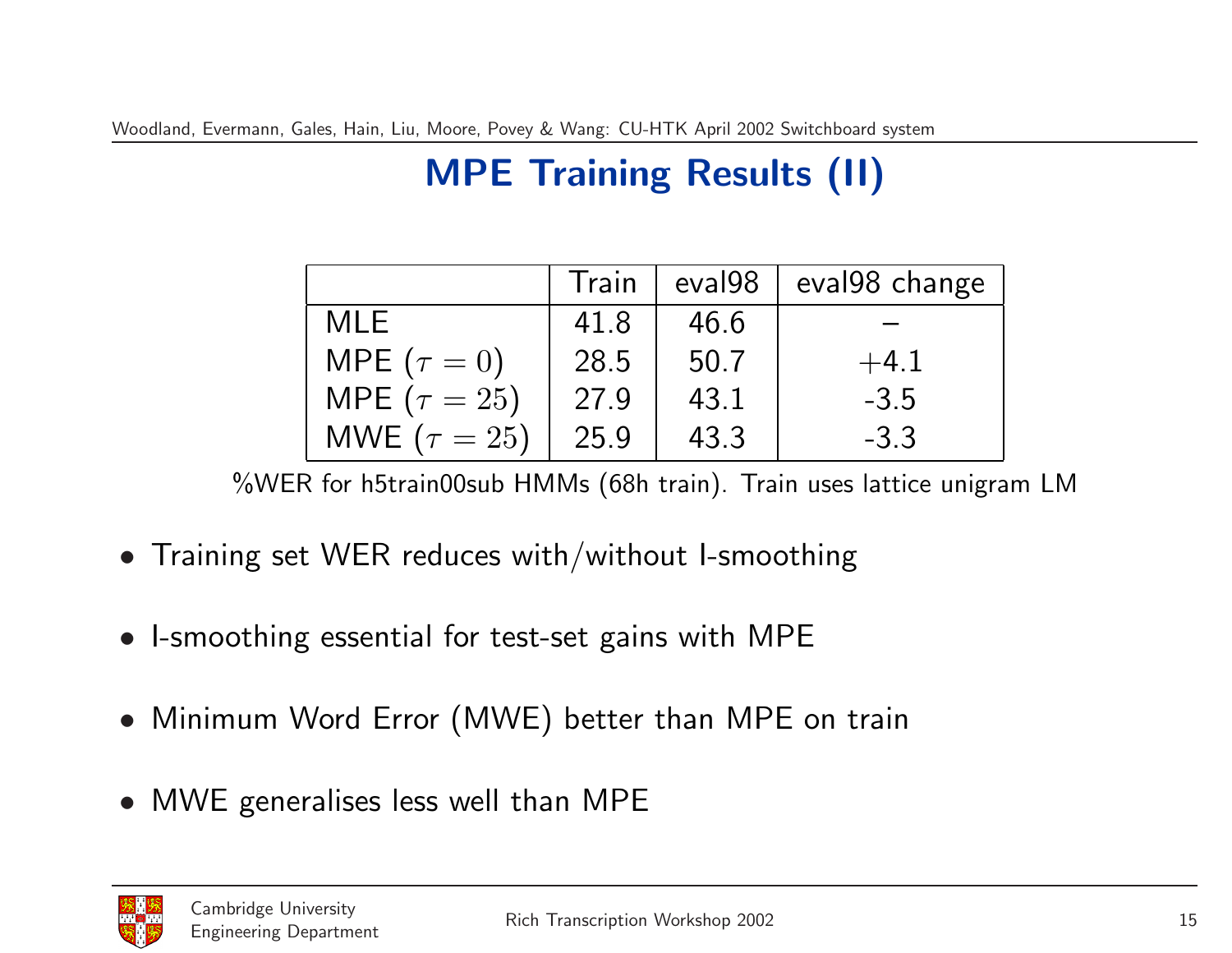# MPE Summary

- Introduced MPE (& MWE) to give error-rate based discriminative training
	- Less affected by outliers than MMIE training
	- Smoothed approximation to phone error in word recognition system
	- Approximate reference-hypothesis alignment
	- Use same lattice-based training framework developed for MMIE
	- Compute suitable MPE statistics so still use Extended Baum-Welch update
	- Use I-smoothing to improve generalisation (essential for MPE)
- MPE/I-smoothing reduces WER over previous MMIE approach by  $1\%$  abs
- MPE/I-smoothing improvements over MLE essentially constant when applied to HMM sets with more mixture components up to 28
- MPE/I-smoothing used for all triphone and quinphone model sets in CU-HTK April 2002 Switchboard evaluation system

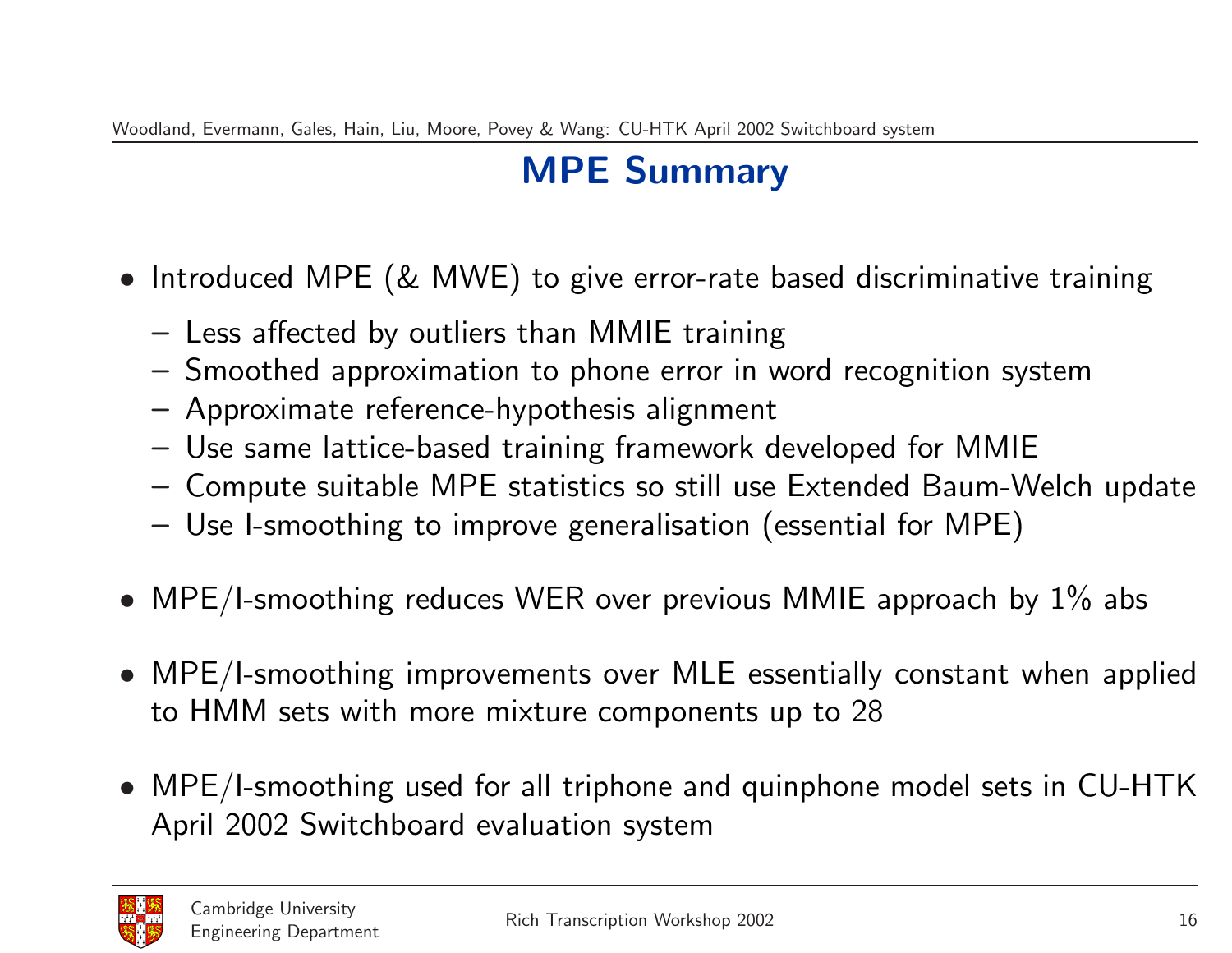## New cellular training data

- Extended training set by adding cell1 data to form h5train02
- Removed cellular data appearing in dev01 and eval01: 17.4 hours remain

|                    | Swbd1 | Swbd2   Cellular |      | Total |
|--------------------|-------|------------------|------|-------|
| h5train00          | 25.2  | 42.1             | 42.5 | 36.5  |
| h5train02          | 24.9  | 41.3             | 41   | 358   |
| h5train02 weighted | 24.9  | 41.0             | 414  | 35.   |

%WER on dev01sub using 16-mix MLE triphones with 2001 fgintcat lattices

- Improvements for cellular and non-cellular!
- After adaptation typically WER reduced by 0.5% abs overall
- Helps robustness of HLDA estimation

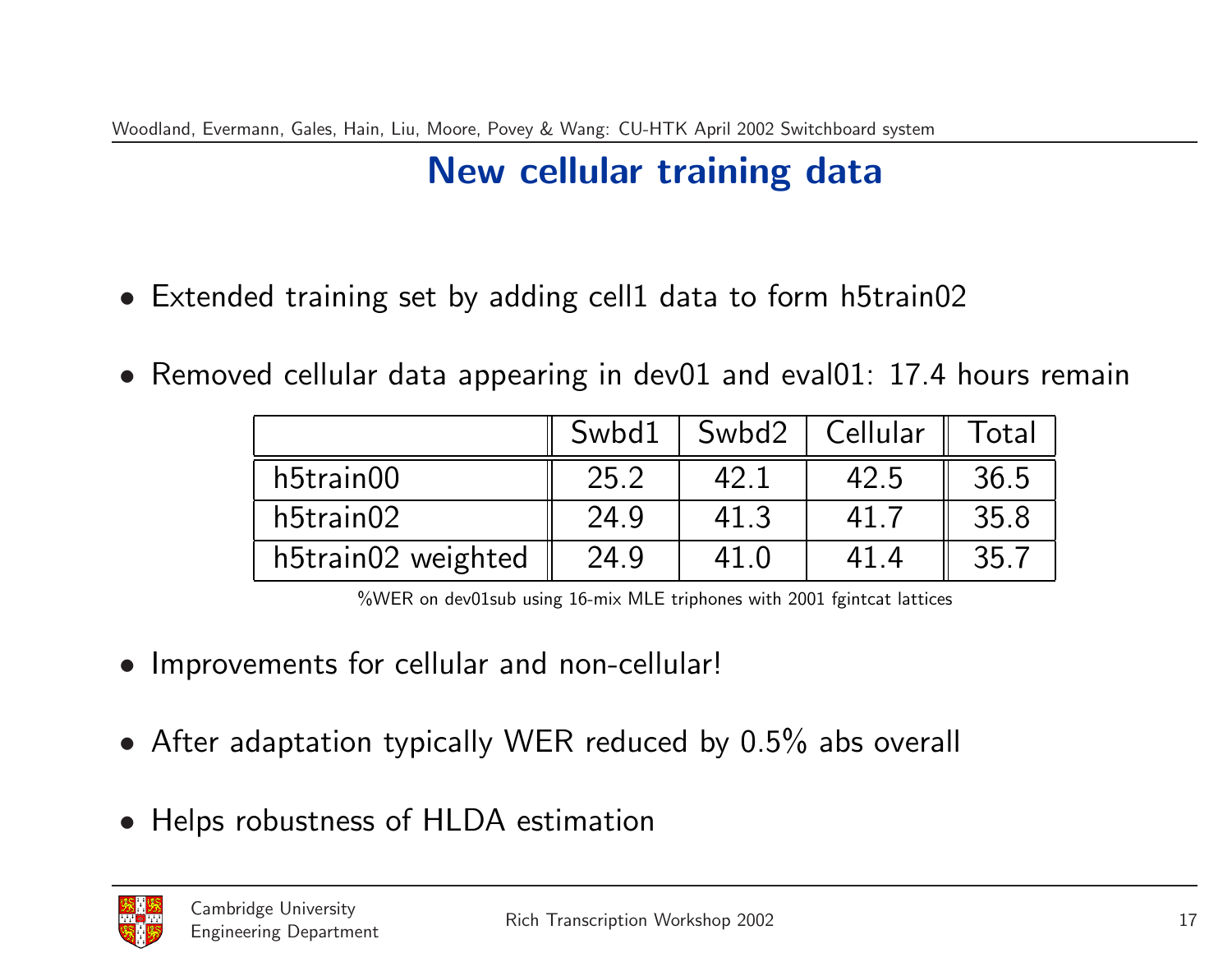# Heteroscedastic Linear Discriminant Analysis (HLDA)

- Maps feature space to lower dimensional globally decorrelated [Kumar 1997]
- allows using higher order cepstral differentials up to 3rd order (52 dimensional) [Matsoukas et al. 2001]
- Transform estimation is through EM algorithm in an iterative fashion
	- using Fisher-ratio values to select nuisance dimensions
	- modelling nuisance dimensions by a global Gaussian
	- diagonal covariance constraint



%WER on dev01sub, 2001 fgintcat lattices, h5train00sub

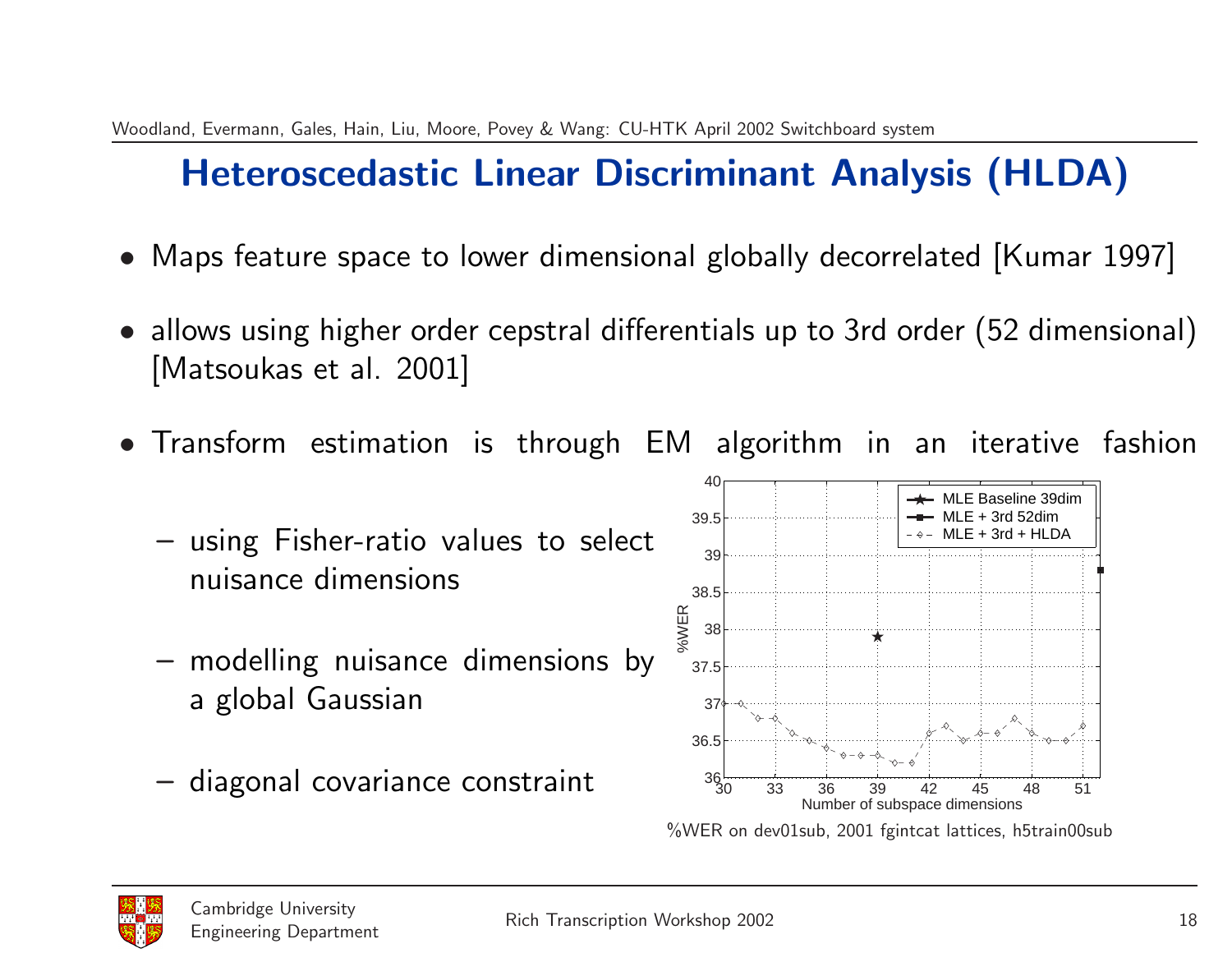## HLDA: Triphone Results

• Triphone h5train02 systems rescoring 2001 fgintcat lattices on dev01sub



|                     | non-HLDA | <b>HLDA</b> |
|---------------------|----------|-------------|
| MLE training        | 35.1%    | 33.3%       |
| <b>MPE</b> training | $31.4\%$ | 30.1%       |
| $MPE +$             |          |             |
| Lattice MLLR        | $28.9\%$ | $27.5\%$    |

%WER on dev01sub using 28mix h5train02 triphones, 2001 fgintcat lattices

- Mixture Splitting more beneficial with HLDA
- Gains still present after MPE and adaptation

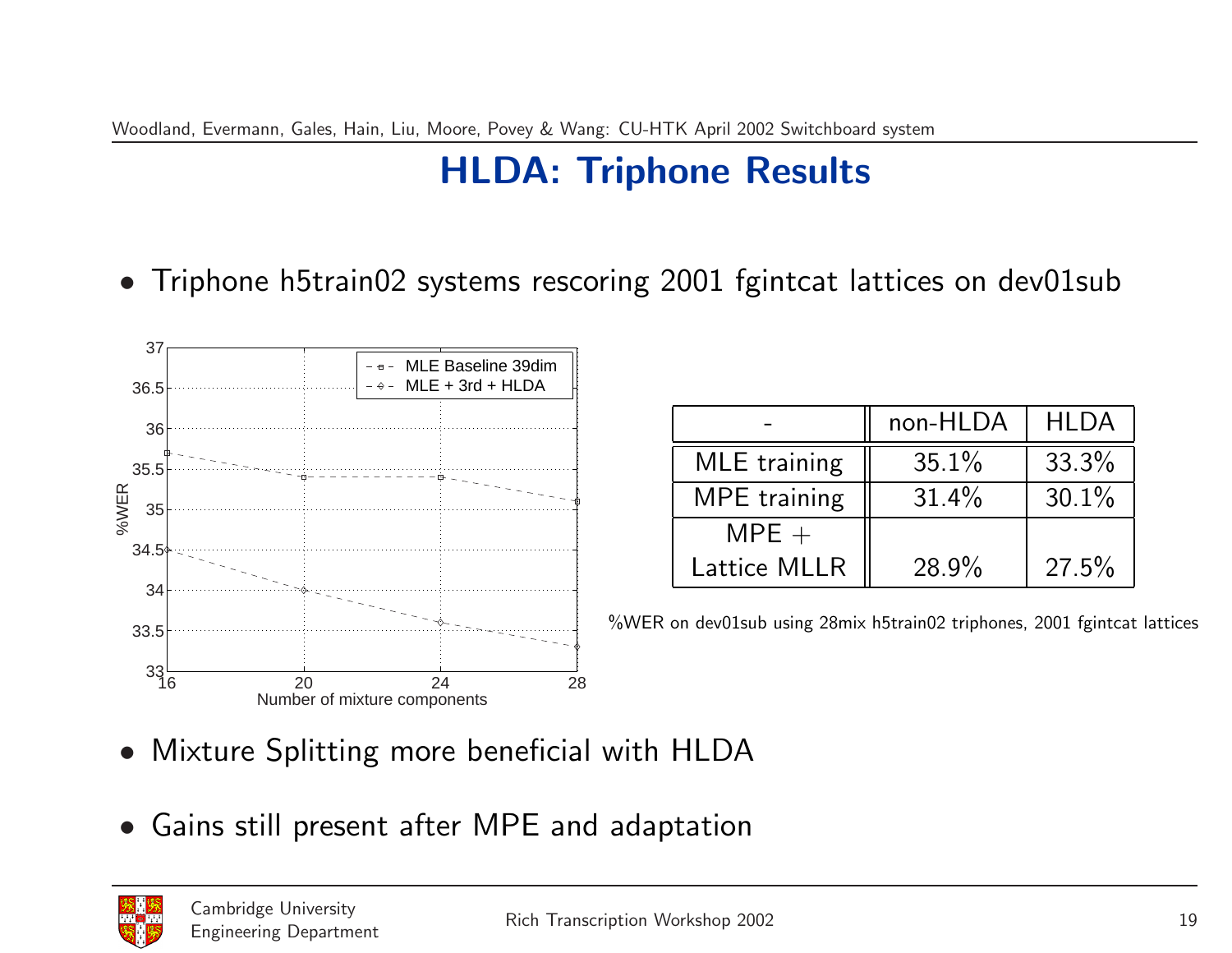# Speaker Adaptive Training (SAT)

- The objective of SAT is to remove inter-speaker variability in training data, which should lead to more "compact" speaker independent models [Anastasakos 1996]
- Constrained MLLR is used to generate a single full-matrix transform for each side which is then applied to the feature space during training [Gales 1997]
- The re-estimation of model parameters for SAT uses either conventional ML or discriminative criterion (MMIE or MPE).
- Starting with the normal speaker independent model, four iterations of interleaved transform estimation and model parameter updating are performed to obtain ML-SAT models.
- Six iterations of MPE training are used to get MPE-SAT models. Transforms are not updated (ML-SAT transforms).

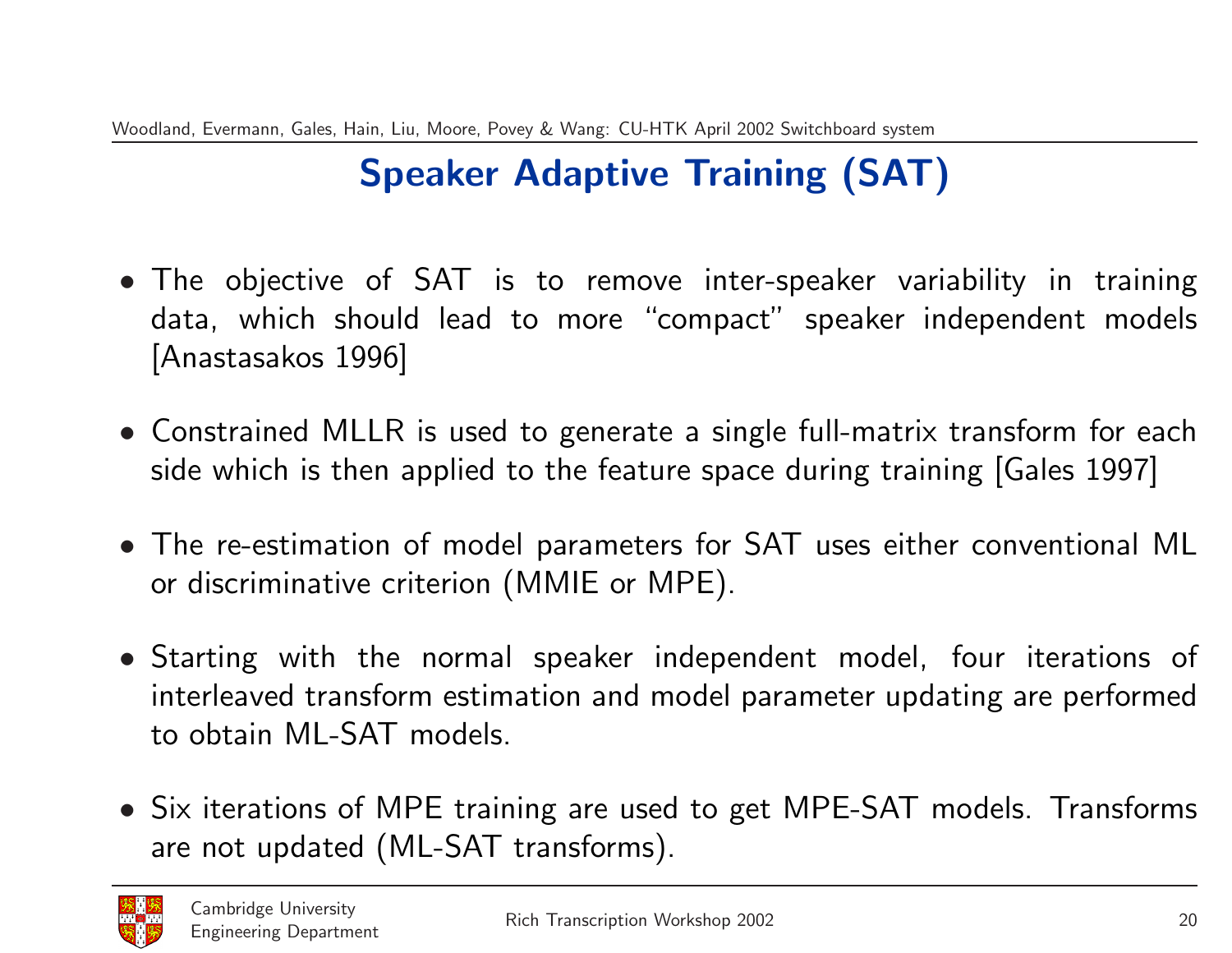## SAT: Triphone Results

• Results on dev01sub with 1-best unconstrained global MLLR adaptation

|            | $#$ Iteration | Swbd1 | Swbd2 | Cellular | Total |
|------------|---------------|-------|-------|----------|-------|
| ML         |               | 20.2  | 35.8  | 36.4     | 30.7  |
| <b>MPE</b> |               | 18.0  | 33.6  | 34.3     | 28.5  |
| ML-SAT     |               | 19.2  | 35.0  | 35.2     | 29.7  |
| MPE-SAT    | $\mathcal{D}$ | 18.0  | 33.4  | 34.0     | 284   |
| MPE-SAT    | 4             | 18.0  | 33.2  | 33.6     | 28.1  |
| MPE-SAT    | ი             | 17.6  | 33.0  | 33.6     | 28.0  |

%WER on dev01sub using 28mix HLDA triphones trained on h5train02, 2001 fgintcat lattices

• SAT reduces effectiveness of MPE, but increases convergence speed

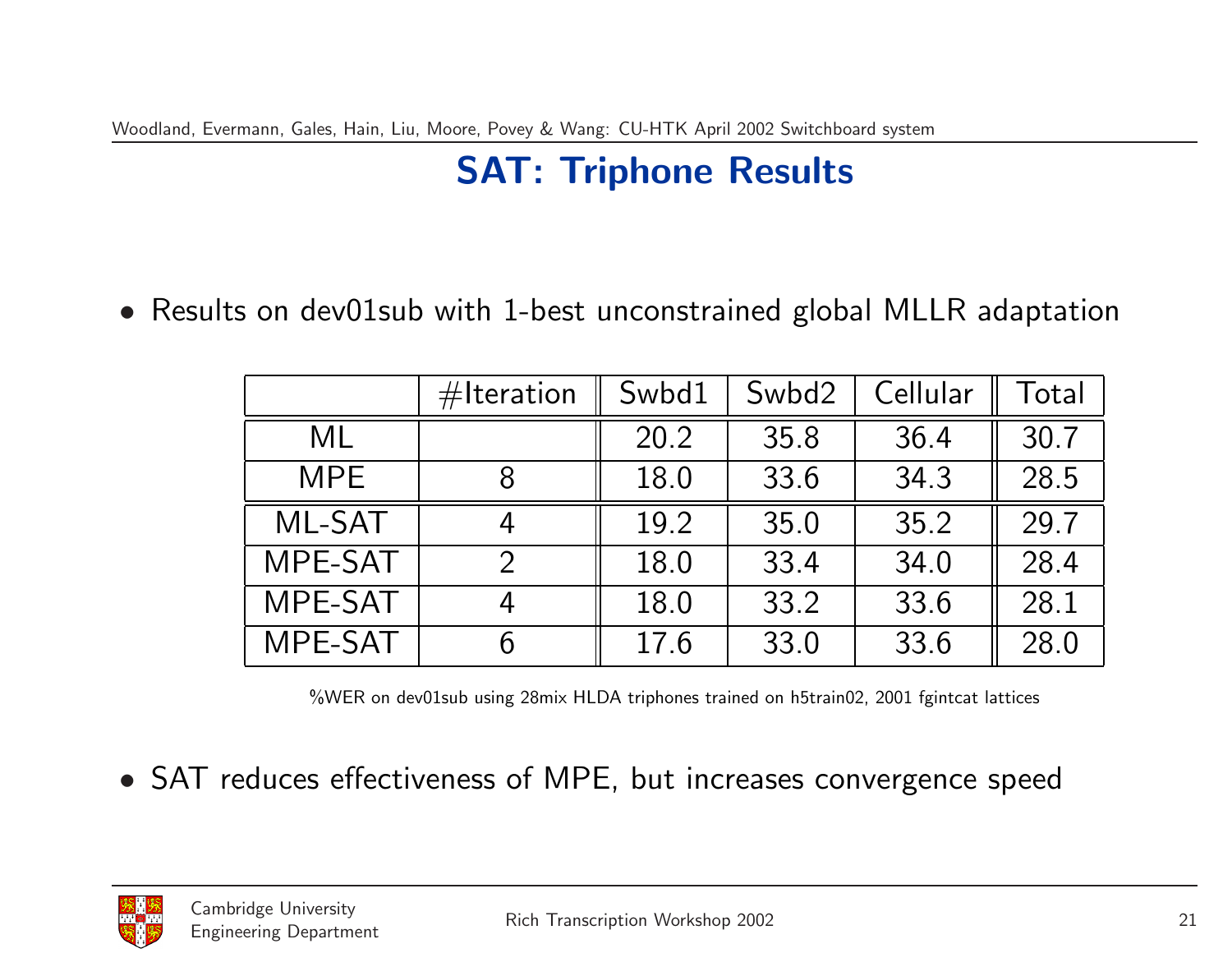# Single Pronunciation Dictionaries (SPron)

60% of pronunciation variants in dictionaries only describe phoneme substitutions which can be implicitly modelled by Gaussian mixtures.

- Systematically remove all pronunciation variants Based on frequency in alignment of the training data.
- If words were observed in the training data:
	- Merging of variants with phoneme substitutions
	- Only most frequent variant is kept
- For words not observed:
	- Merging of variants with phoneme substitutions
	- Deletion of variants predicted to be less frequent
	- Random deletion

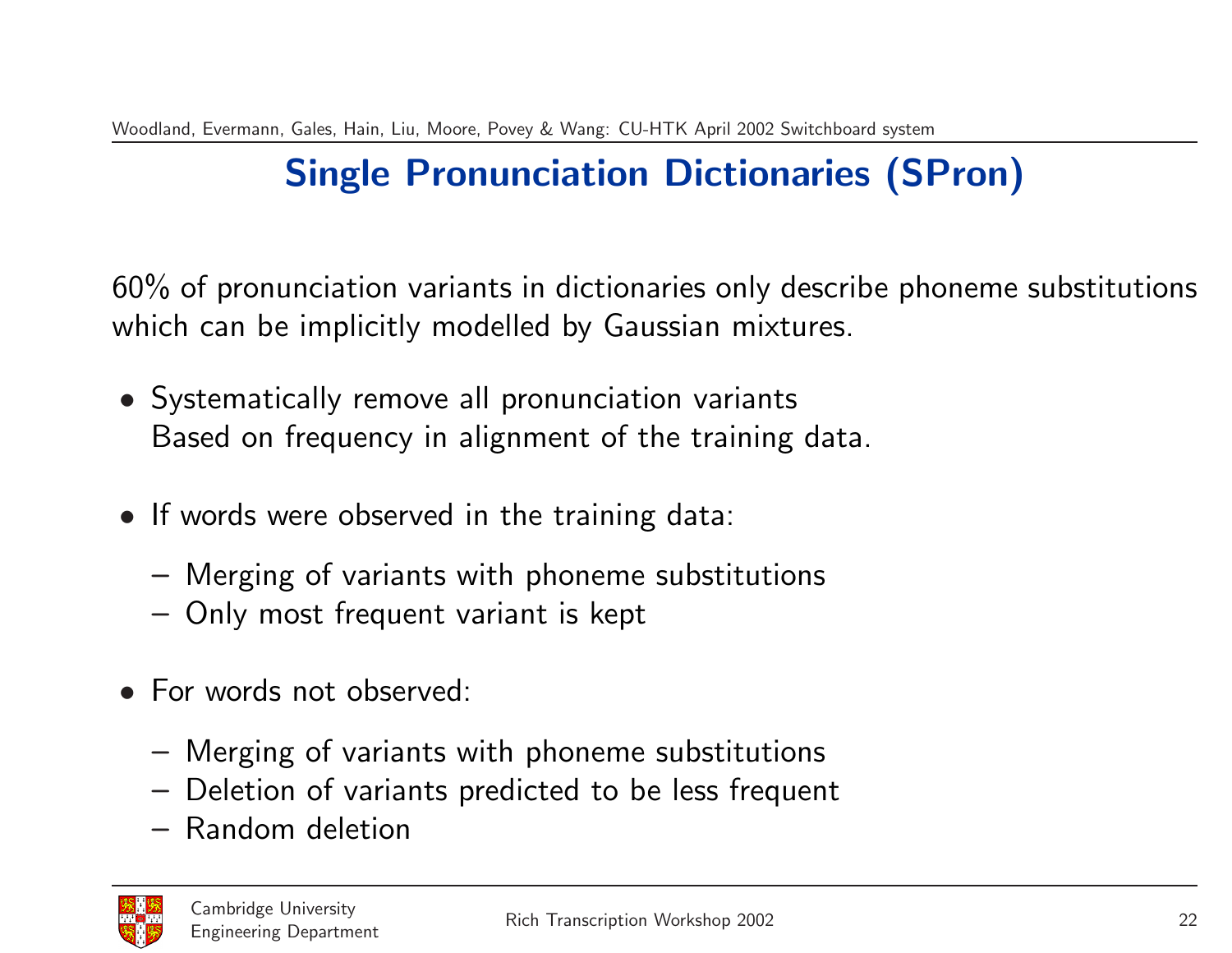|              | train      | Swbd1 | Swbd2 | Cellular | Total |
|--------------|------------|-------|-------|----------|-------|
| <b>MPron</b> | MLE        | 21.5  | 37.9  | 38.1     | 32.4  |
| SPron        | MLE        | 21.3  | 37.7  | 37.4     | 32.0  |
| <b>MPron</b> | <b>MPE</b> | 19.1  | 35.0  | 35.6     | 29.8  |
| SPron        | MPE        | 19.6  | 34.9  | 34.9     | 29.7  |

#### SPron Results

%WER on dev01sub using 28-mix triphone models (h5train02), HLDA and pprobs, 2001 fgintcat lattices

- SPron models show lower word error rates on more difficult data
- Similar results were obtained with quinphones

|                 | Swbd1 | Swbd2 | Cellular | Total |
|-----------------|-------|-------|----------|-------|
| <b>MPron</b>    | 16.8  | 31.7  | 32.1     | 26.8  |
| <b>SPron</b>    | 17.0  | 31.5  | 31.7     | 26.7  |
| $MPron + SPron$ | 16.4  | 31.0  | 31.0     | 26.1  |

%WER on dev01sub using 28-mix triphone models (h5train02), HLDA, pprobs, LatMLLR, CN, 2001 fgintcat lattices

• Difference of system outputs: 0.6% WER from 2-fold system combination

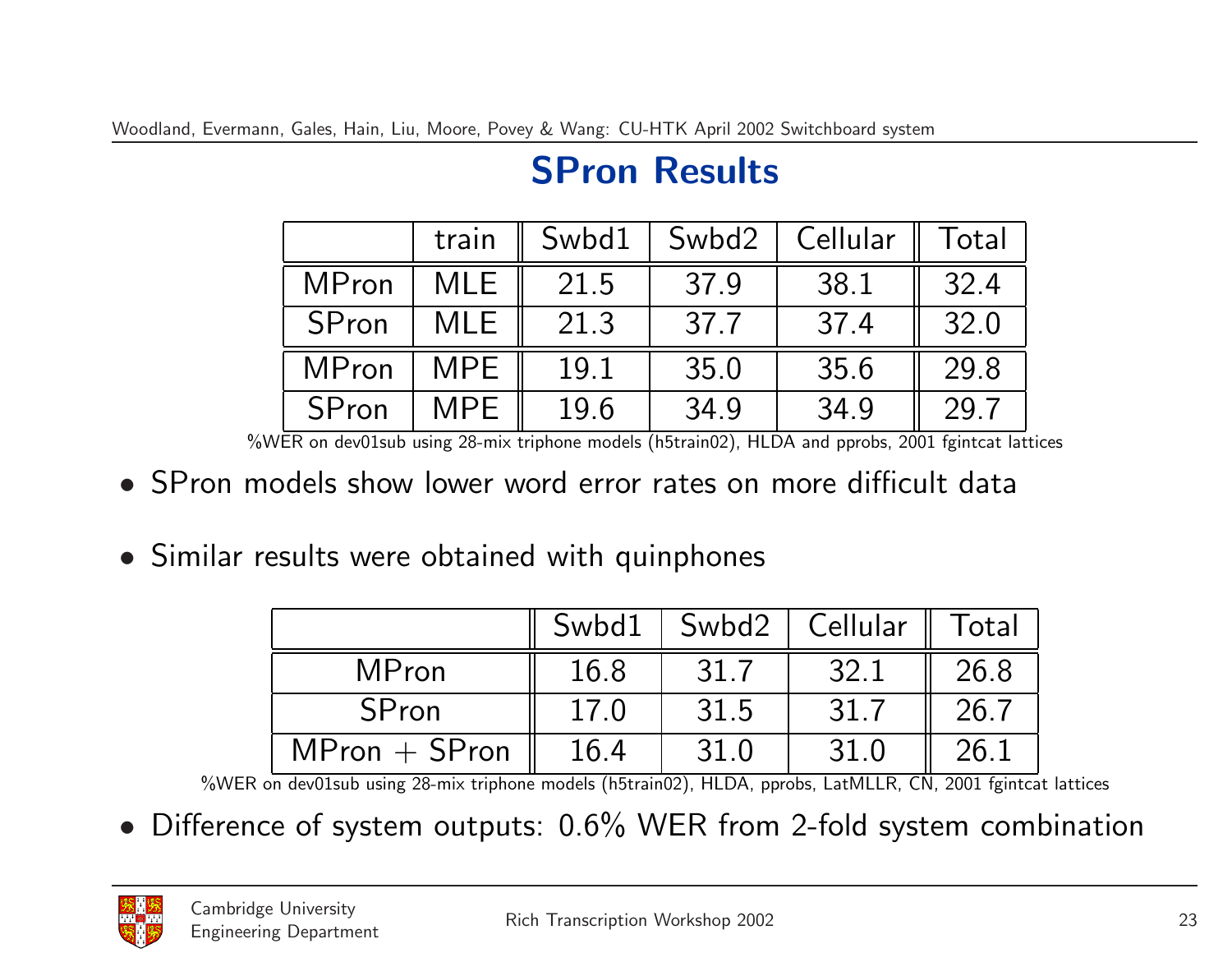# Dictionary and Language Models

Dictionary:

- 54598 words: Hub5 vocabulary (incl. cell1) plus top 50k words of Broadcast News data (0.38% OOV on eval98 and 0.17% on dev01cellular)
- Multiple pronunciation dictionary (based on LIMSI'93  $+$  TTS). Probabilities estimated from forced alignment

Language models

- Training data
	- 204MW Broadcast News
	- $-$  3MW 1998 Hub5  $+$  3MW 2000 MSU Hub5  $+$  0.2MW cell1
- 3-fold interpolated/merged bigram, trigram, and 4-gram word LMs
- Class based trigram model (350 classes) to smooth word LM
- Hub5 LMs use modified Kneser-Ney discounting with SRILM toolkit. Broadcast News  $+$  class LMs trained using HTK LM toolkit

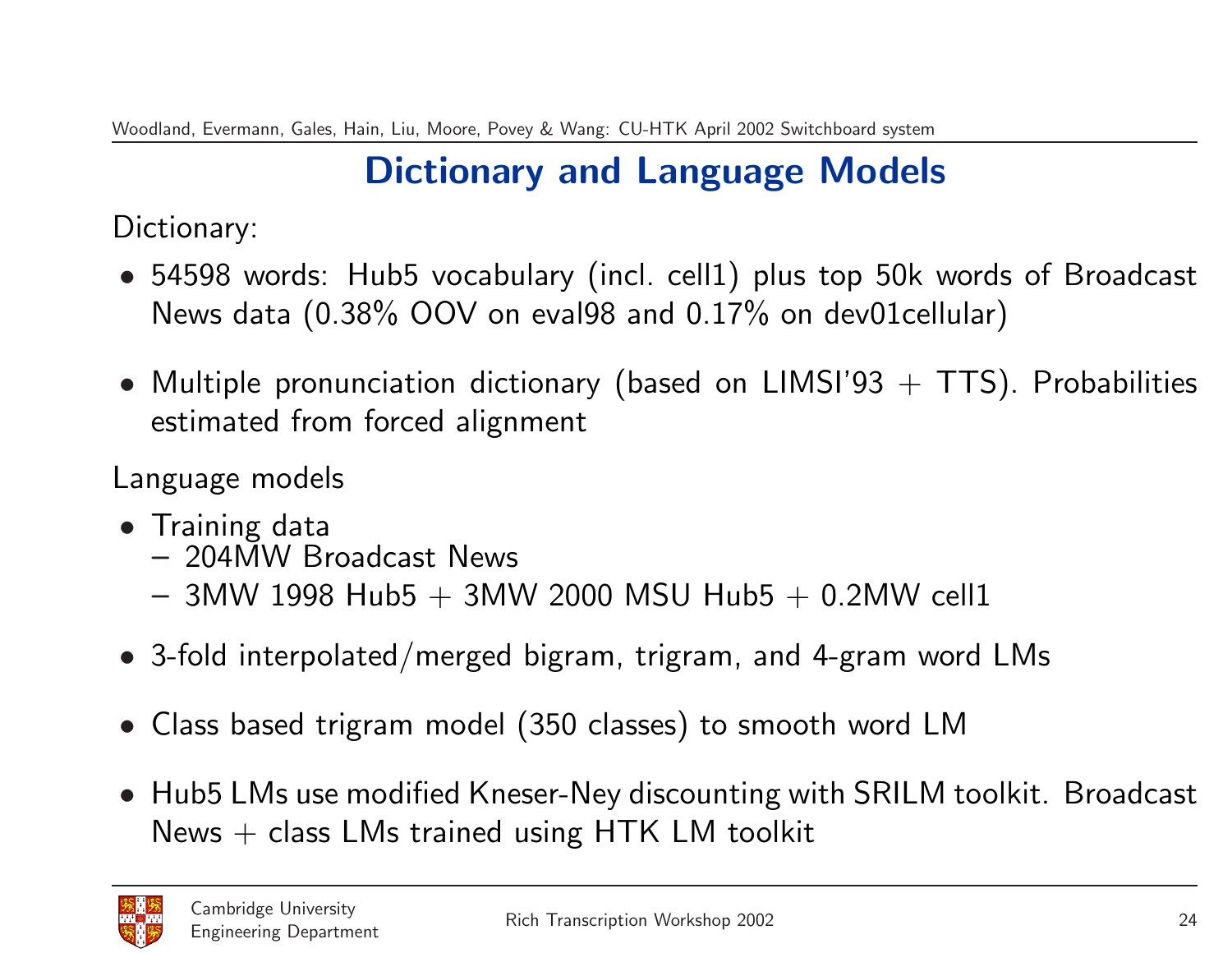## 2002 System - Lattice Generation



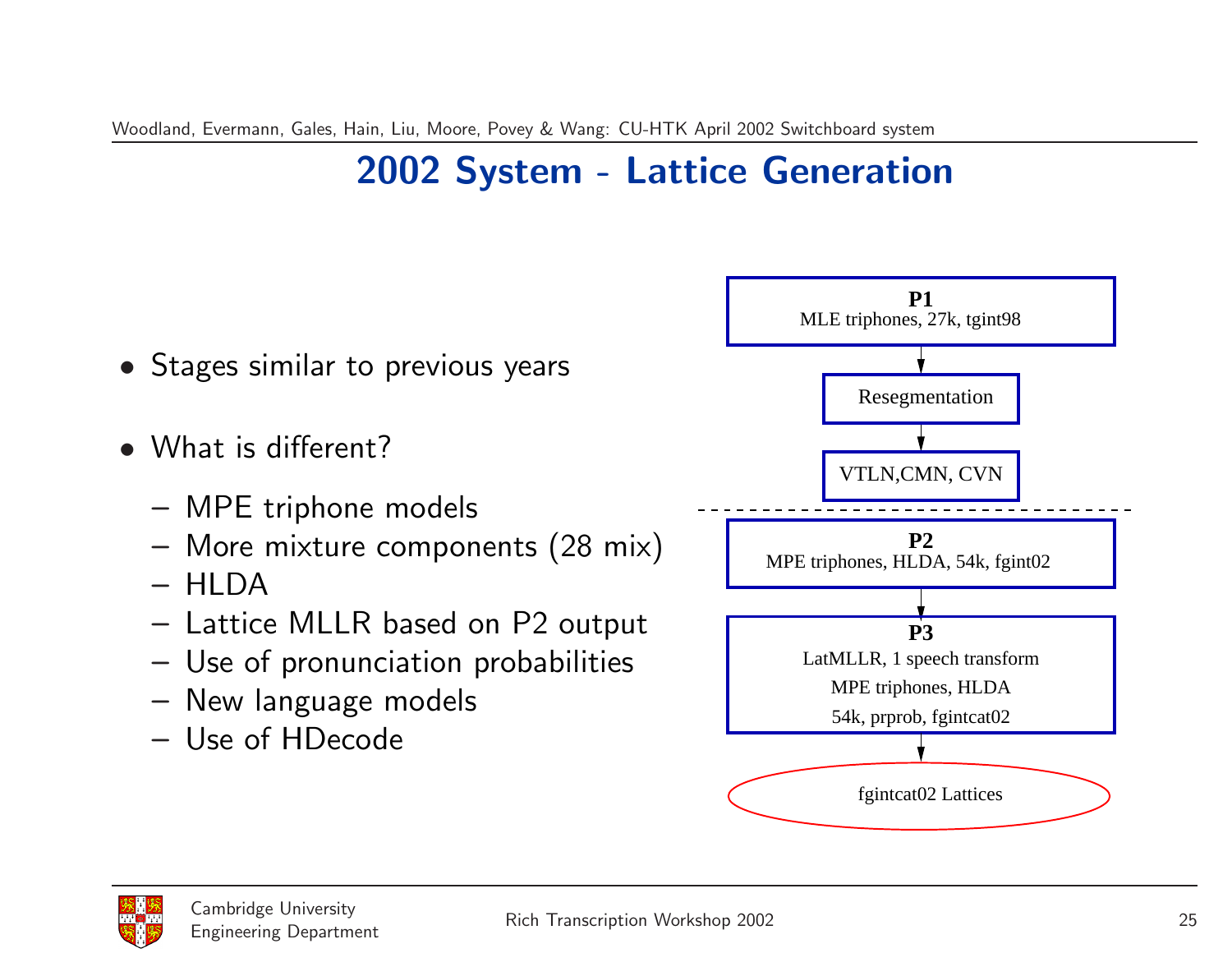## 2002 system – Rescoring & Combination





Cambridge University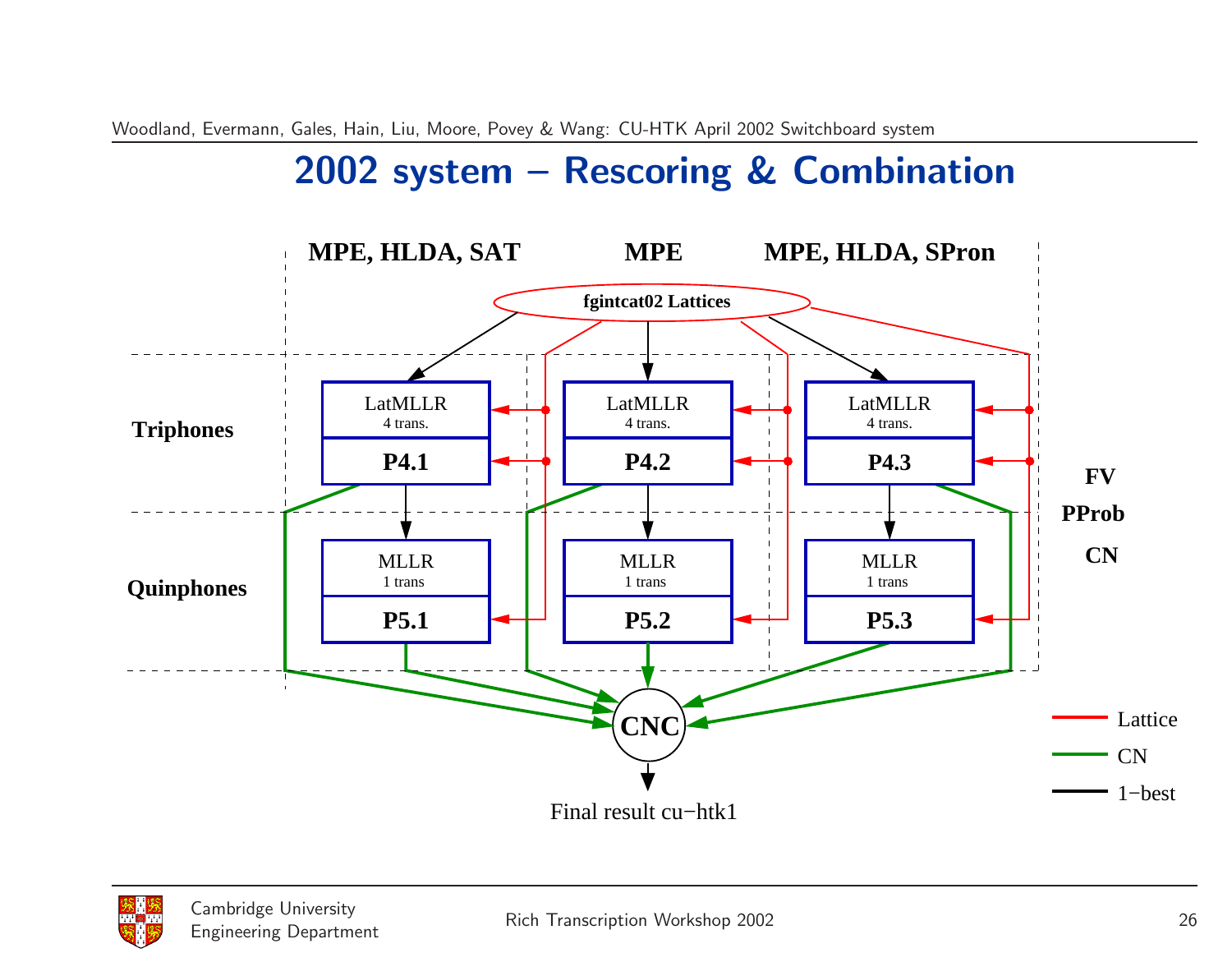### Results on dev01 set

|                   |                         | Swbd1 | Swbd2 | Cellular | Total |
|-------------------|-------------------------|-------|-------|----------|-------|
| P <sub>1</sub>    | trans for VTLN          | 31.7  | 46.9  | 48.1     | 42 1  |
| P <sub>2</sub>    | trans for MLLR          | 20 1  | 34.7  | 34.3     | 29.6  |
| P <sub>3</sub>    | lat gen                 | 18.5  | 32.2  | 31.1     | 27.2  |
| P4.1              | SAT tri                 | 17.5  | 30.7  | 29.6     | 25.9  |
| P4 2              | non-HLDA tri            | 18.8  | 31.4  | 31.0     | 27.0  |
| P4.3              | SPron tri               | 18.0  | 31.0  | 29.7     | 26.2  |
| P <sub>5.1</sub>  | SAT quin                | 17.2  | 30.8  | 29.2     | 25.7  |
| P <sub>5.2</sub>  | non-HLDA quin           | 18.5  | 31.8  | 30.6     | 26.9  |
| P <sub>5</sub> .3 | SPron quin              | 18 1  | 31.1  | 28.8     | 25.9  |
| <b>CNC</b>        | $P4$ [123] + $P5$ [123] | 16.4  | 29.2  | 27.4     | 24.2  |

%WER on dev01 for all stages of 2002 system

• final confidence scores have NCE 0.238

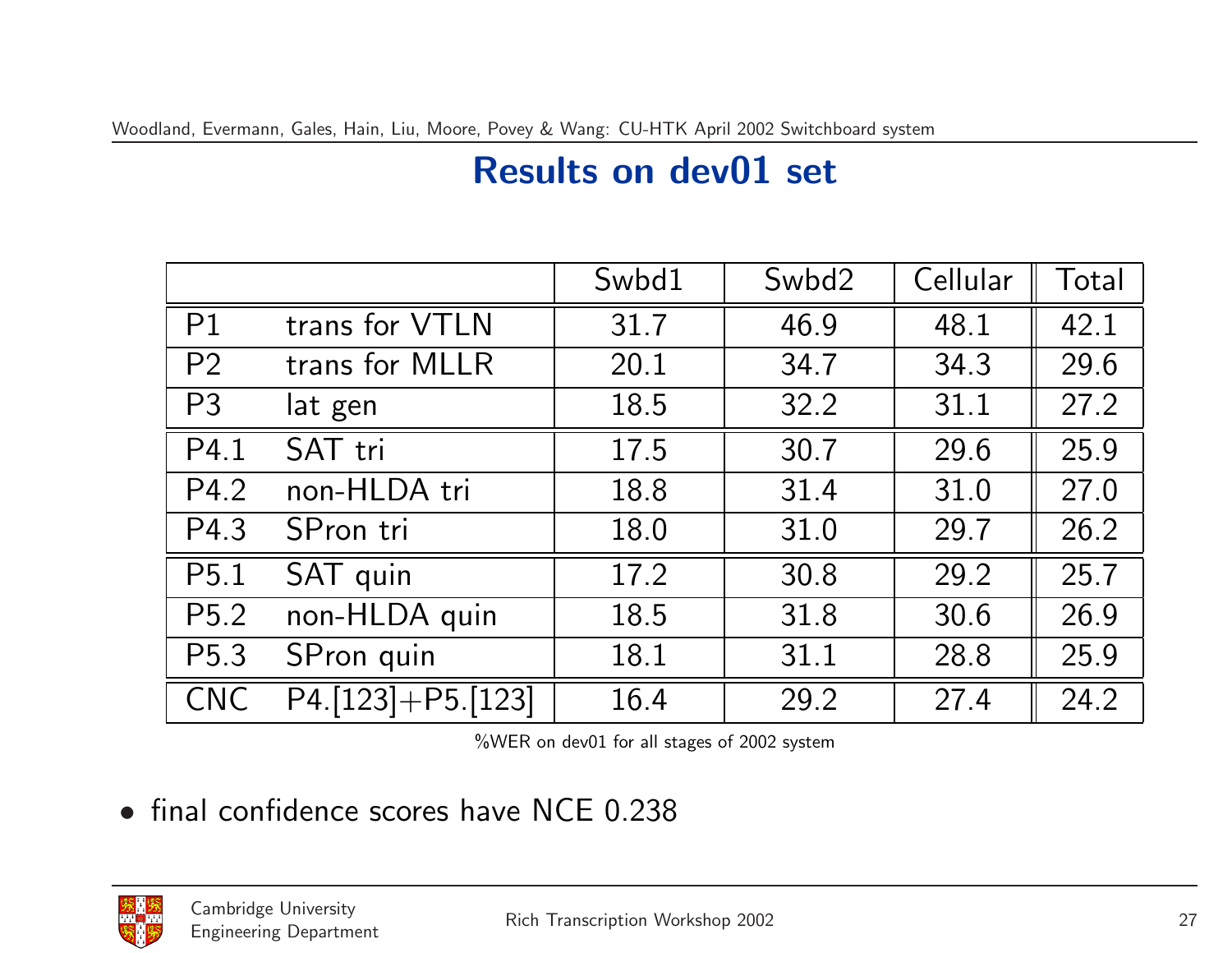## Results on eval02 set

|                   |                                  | Swbd1 | Swbd2 | Cellular | Total |
|-------------------|----------------------------------|-------|-------|----------|-------|
| P1                | trans for VTLN                   | 35.6  | 44.6  | 50.5     | 44.0  |
| P <sub>2</sub>    | trans for MLLR                   | 24.6  | 30.9  | 34.8     | 30.4  |
| P <sub>3</sub>    | lat gen                          | 22.5  | 28.0  | 31.3     | 27.5  |
| P4.1              | SAT tri                          | 21.6  | 26.3  | 29.6     | 26.1  |
| P4 2              | non-HLDA tri                     | 22.3  | 27.4  | 31.2     | 27.2  |
| P4.3              | SPron tri                        | 21.5  | 26.6  | 29.1     | 26.0  |
| P <sub>5.1</sub>  | SAT quin                         | 21.5  | 25.5  | 28.6     | 25.4  |
| P <sub>5.2</sub>  | non-HLDA quin                    | 22.4  | 26.7  | 30.7     | 26.9  |
| P <sub>5</sub> .3 | SPron quin                       | 21.5  | 26.4  | 28.8     | 25.8  |
| <b>CNC</b>        | $\overline{P4.[123]} + P5.[123]$ | 19.8  | 24.3  | 27.0     | 23.9  |

%WER on eval02 for all stages of 2002 system

• final confidence scores have NCE 0.289

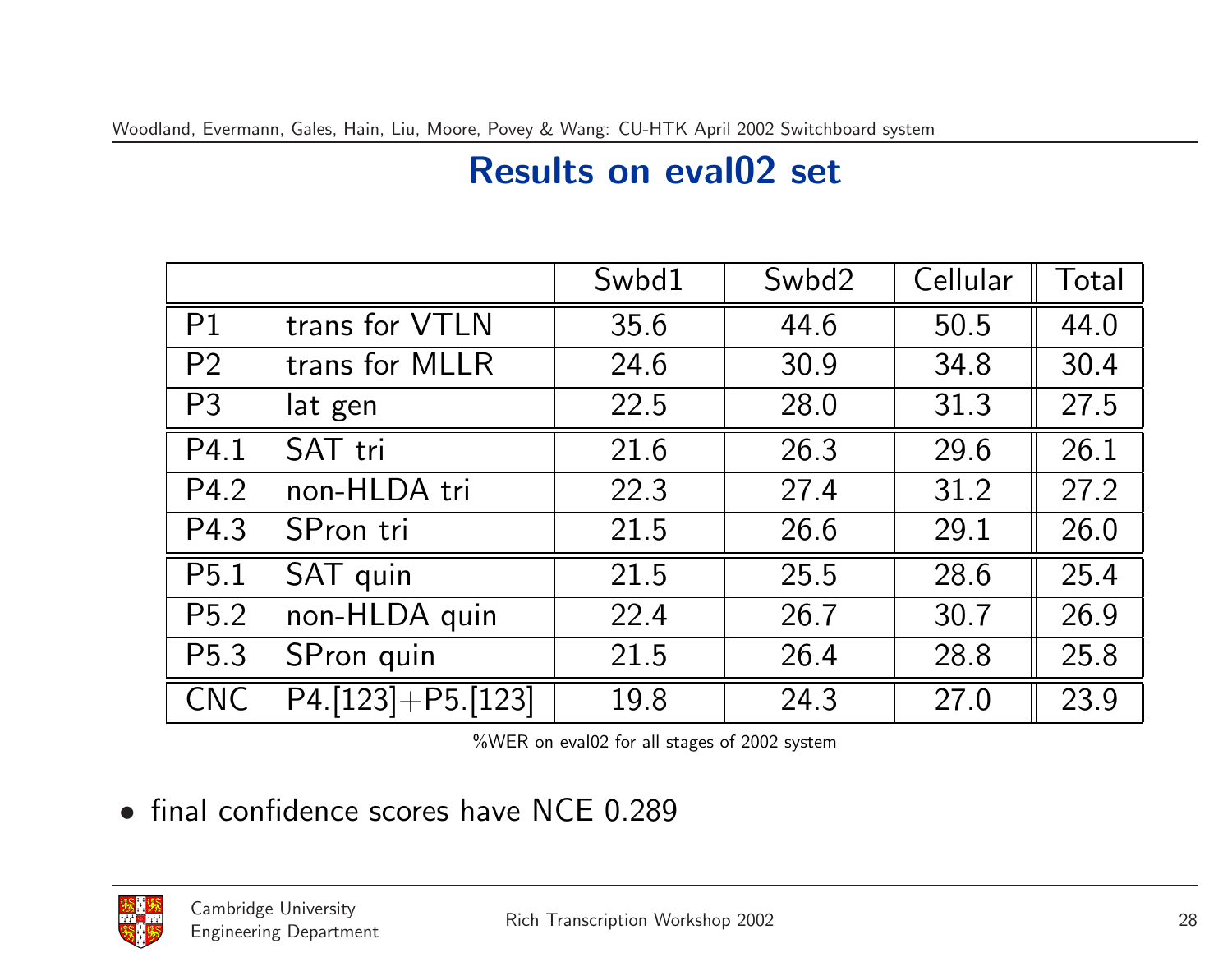## CU-HTK over the years on dev01 set

• Fast simple single model system (cu-htk2 contrast) 70xRT

| year | Swbd1 | Swbd2 | Cellular | Total |
|------|-------|-------|----------|-------|
| 2000 | 22.1  | 36.2  | 37.0     | 31.7  |
| 2001 | 20.6  | 34.8  | 35.6     | 30.2  |
| 2002 | 17 7  | 314   | 30.5     | 26.4  |

• Full multi-model eval system (cu-htk1) 300xRT

| year | Swbd1 | Swbd2 | Cellular | Гоtal |
|------|-------|-------|----------|-------|
| 2000 | 19.3  | 32.5  | 33.2     | 28 3  |
| 2001 | 18.3  | 31.9  | 32.1     | 27.3  |
| 2002 | 16.4  | 79.7  | 27.4     | 24.2  |

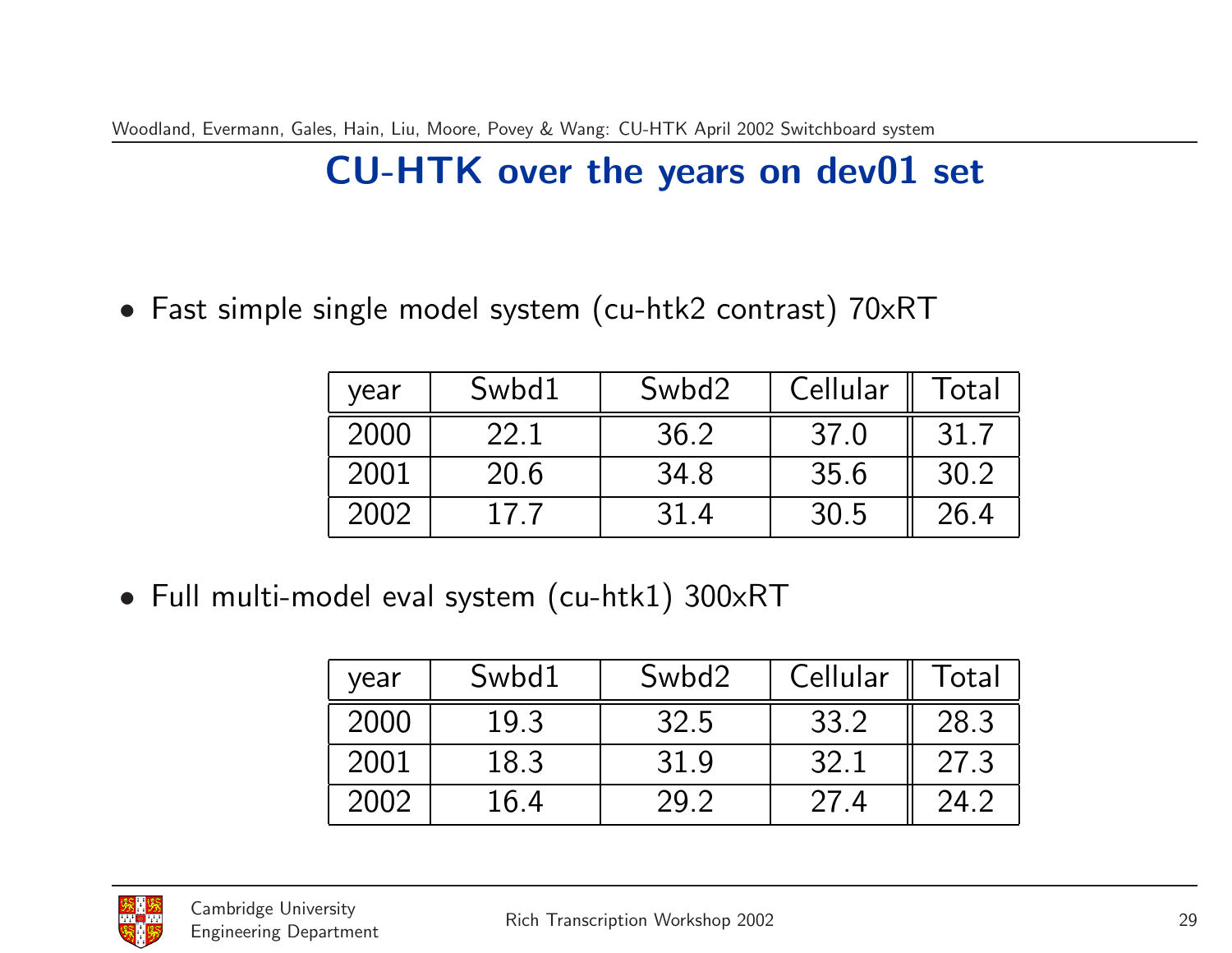## Computation for 2002 cu-htk1 system

| Pass           | Speed $(\times RT)$ |
|----------------|---------------------|
| P1             | 12                  |
| P <sub>2</sub> | 11                  |
| P3             | 37                  |
| P4 [123]       | 31                  |
| P5.123         | 147                 |

Times based on Pentium III 1GHz

- Adaptation for P3 (lattice MLLR) 6xRT
- Model marked lattices for P4 (3 sets) 48xRT
- Lattice MLLR/FV estimation (3 sets) 19xRT
- 1-best MLLR/FV (3 quinphone sets) 9xRT

Total: 320xRT

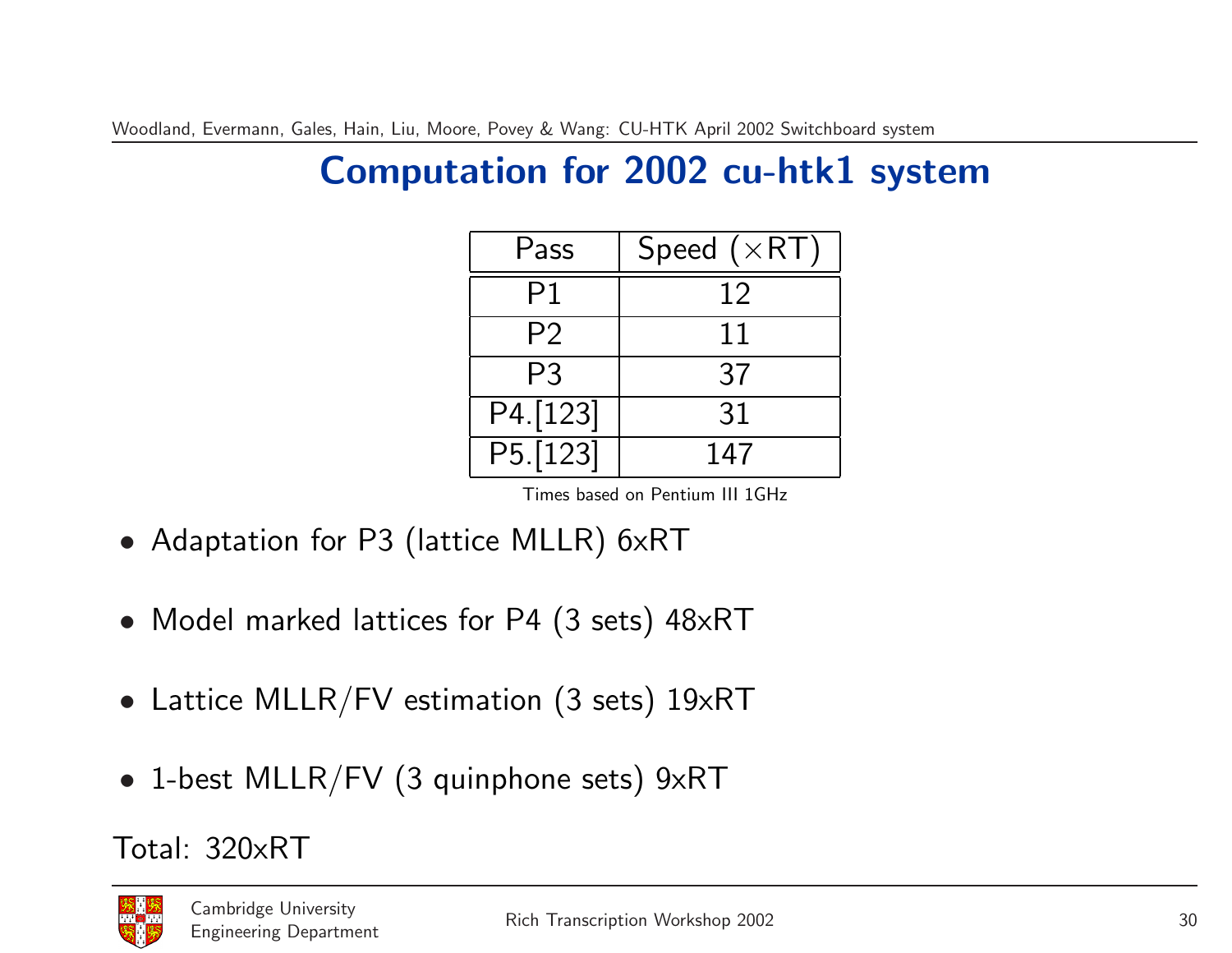## Faster Contrast Systems

- Later stages in the full system only provide small, incremental benefits at high costs. Run only first stages as a contrast:
- cu-htk2 Generate confusion networks from P3 rescoring lattices, i.e. only VTLN HLDA MPE Triphones, no rescoring, no quinphones. 67xRT
- cu-htk3 Combine three triphone systems (P4.[123]). 165xRT

|         | $\times$ RT | Swbd1 | Swbd2 | Cellular $\parallel$ Total $\parallel$ |      | <b>NCE</b> |
|---------|-------------|-------|-------|----------------------------------------|------|------------|
| cu-htk1 | 320         | 19.8  | 24.3  | 27.0                                   | 23.9 | 0.289      |
| cu-htk2 |             | 21.8  | 27.1  | 30.2                                   | 26.7 | 0.305      |
| cu-htk3 | 165         | 20.5  | 25.3  | 28.0                                   | 24.8 | 0.288      |

#### Results on eval02

%WER on eval02 of 2002 primary and contrast systems

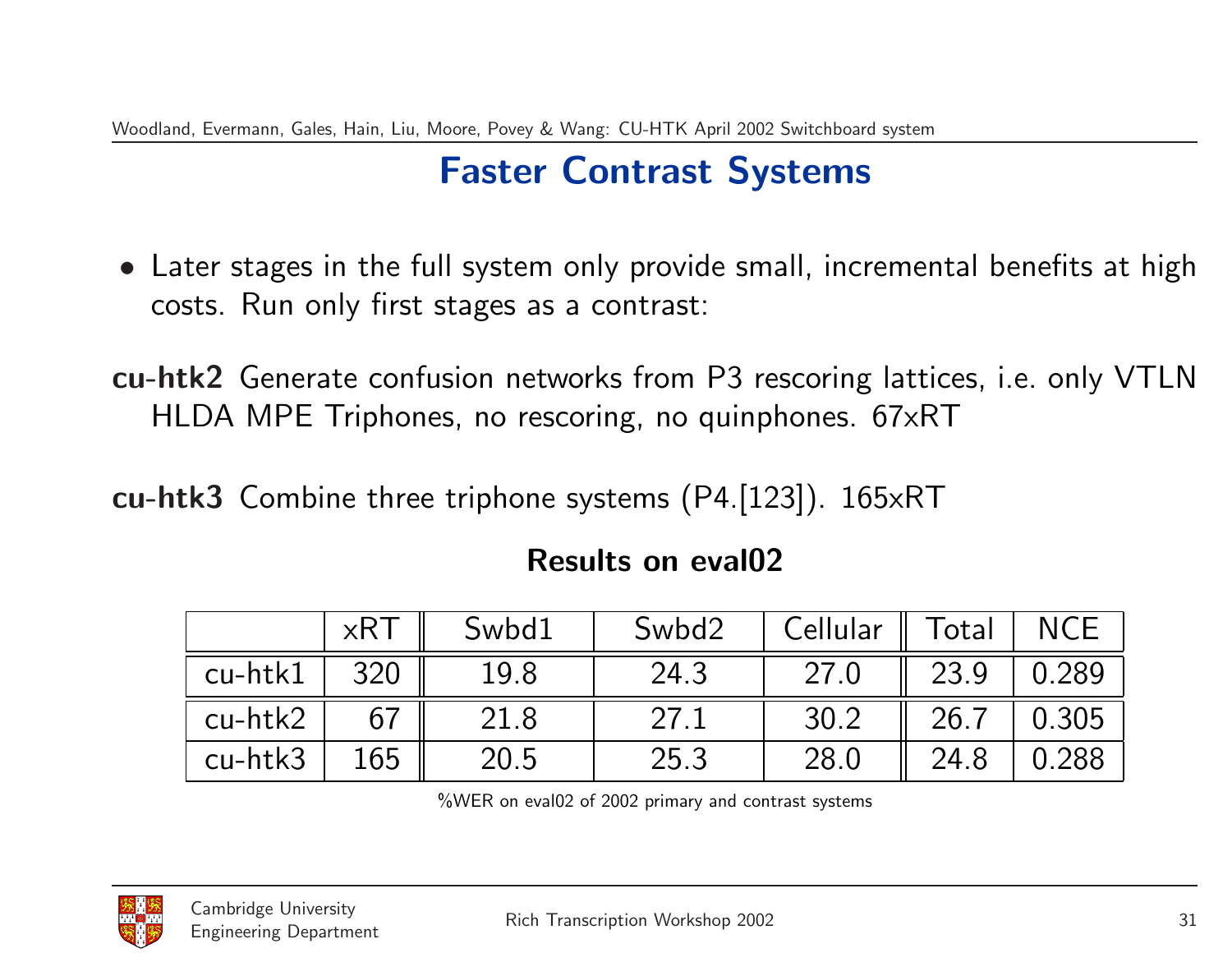## 10xRT System

- Based on initial stages of the full cu-htk1 system with tighter pruning and modified architecture
- Uses fast decoders employed in CUHTK-Entropic 1998 Hub4 10xRT system and HDecode
- Stages:
	- P1 (initial transcription) eval98 MLE triphones, trigram LM
	- VTLN, least squares linear regression adaptation
	- P2 (lattice generation) HLDA VTLN MPE triphones, tgint02 LM
	- Lattice expansion with fgint02 LM
	- $-$  MLLR adaptation (2 speech  $+$  1 silence transform)
	- P3 (lattice rescoring): eval02 HLDA VTLN MPE triphones
	- $-$  Confusion networks for decoding  $+$  confidence scores

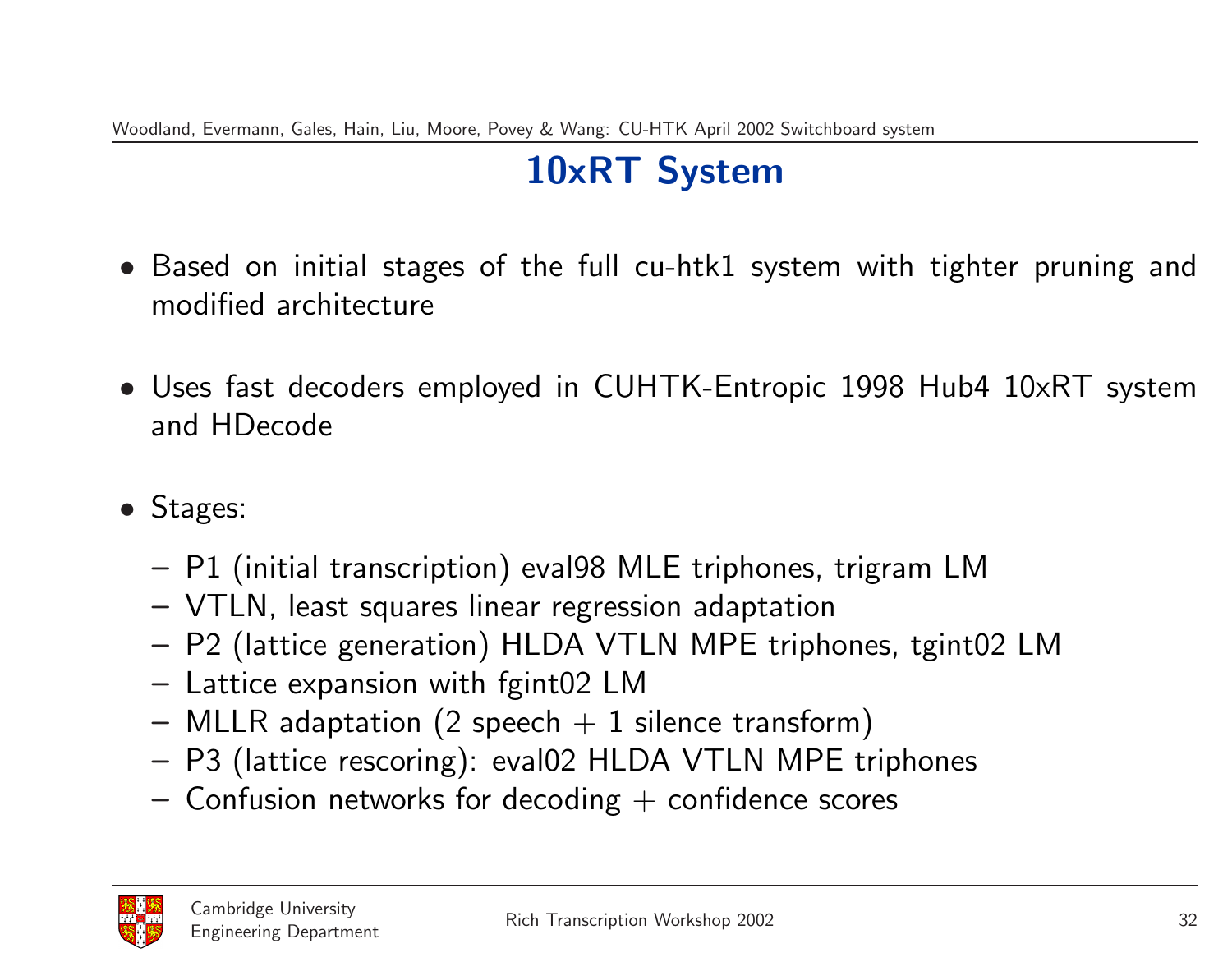## 10xRT System: Results

• Results on dev01

| system       | $\times$ R I | Swbd1 | Swbd2 | Cellular | Total       |
|--------------|--------------|-------|-------|----------|-------------|
| 2001 cu-htk1 | 300          | 18.3  | 31.9  | 32.1     | 27.3        |
| 2002 cu-htk1 | 320          | 16.4  | 29.2  | 274      | <u>24.2</u> |
| 2002 cu-htk4 |              | 18.3  | 31 Q  | 31.0     |             |

• Results on eval02

|                    | Swbd1 | Swbd2 | Cellular | Total |
|--------------------|-------|-------|----------|-------|
| P <sub>1</sub>     | 36.7  | 46 3  | 51.3     | 45.2  |
| P2tg               | 24.1  | 29.5  | 33.3     | 29.3  |
| $+$ fg             | 23.4  | 28.9  | 32.3     | 28.5  |
| P <sub>3</sub>     | 23.2  | 28.3  | 31.5     | 27.9  |
| P <sub>3</sub> -cn | 22.3  | 27.7  | 31.0     | 27.2  |

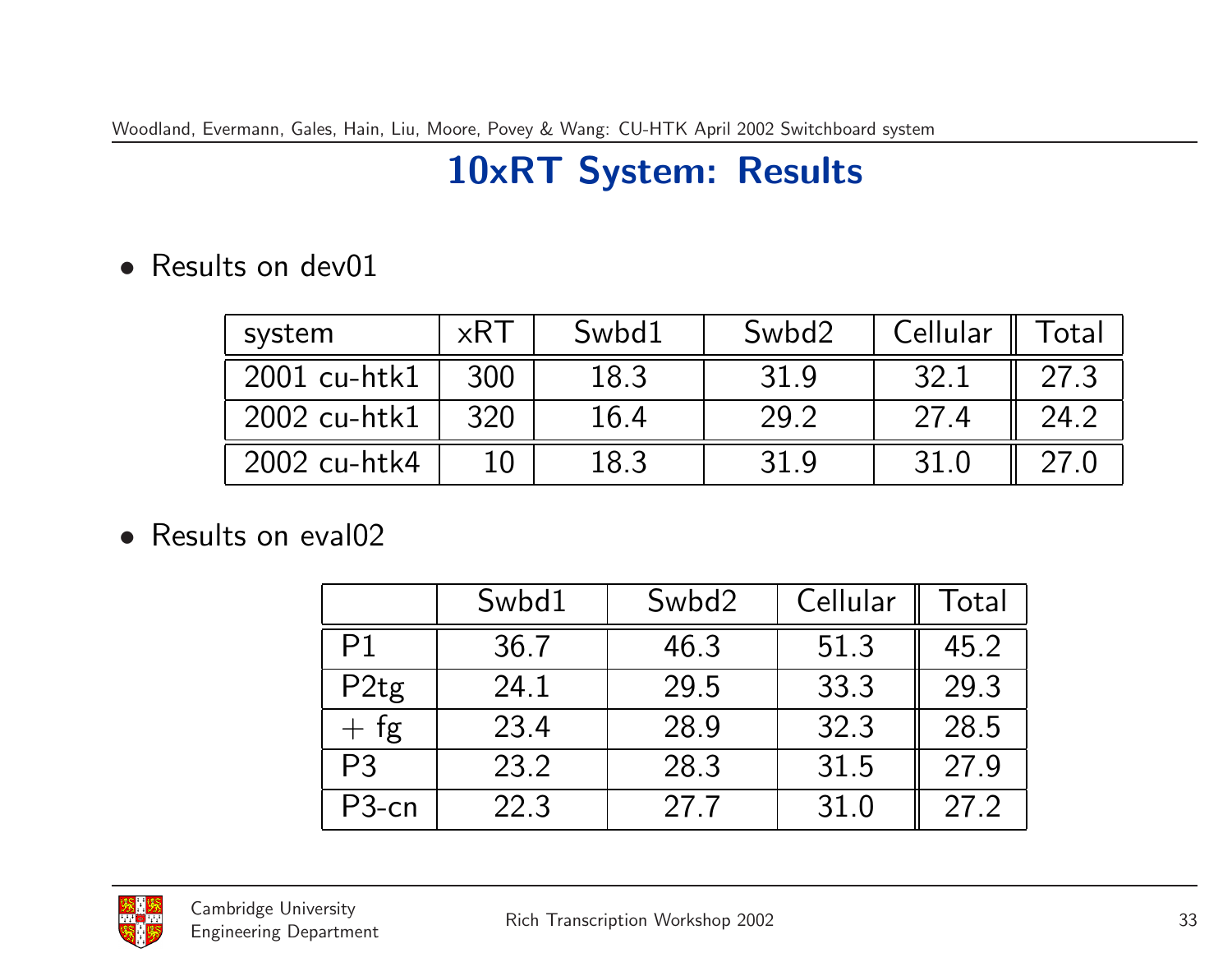# 10xRT System: Computation

#### Run times on eval02

| Pass           |                | Speed $(xRT)$ |
|----------------|----------------|---------------|
| P <sub>1</sub> | coding         | 0.008         |
|                | initial trans. | 1.300         |
|                | alignment      | 0.041         |
|                | <b>VTLN</b>    | 0.296         |
| P <sub>2</sub> | adaptation     | 0.156         |
|                | lat gen        | 5.085         |
|                | lat expansion  | 0.098         |
| P <sub>3</sub> | adaptation     | 0.477         |
|                | lat rescoring  | 1.735         |
|                | confnet        | 0.025         |
| Total          |                | 9.221         |

Times based on Athlon 1900+ (1.6GHz), Redhat Linux, Intel C Compiler

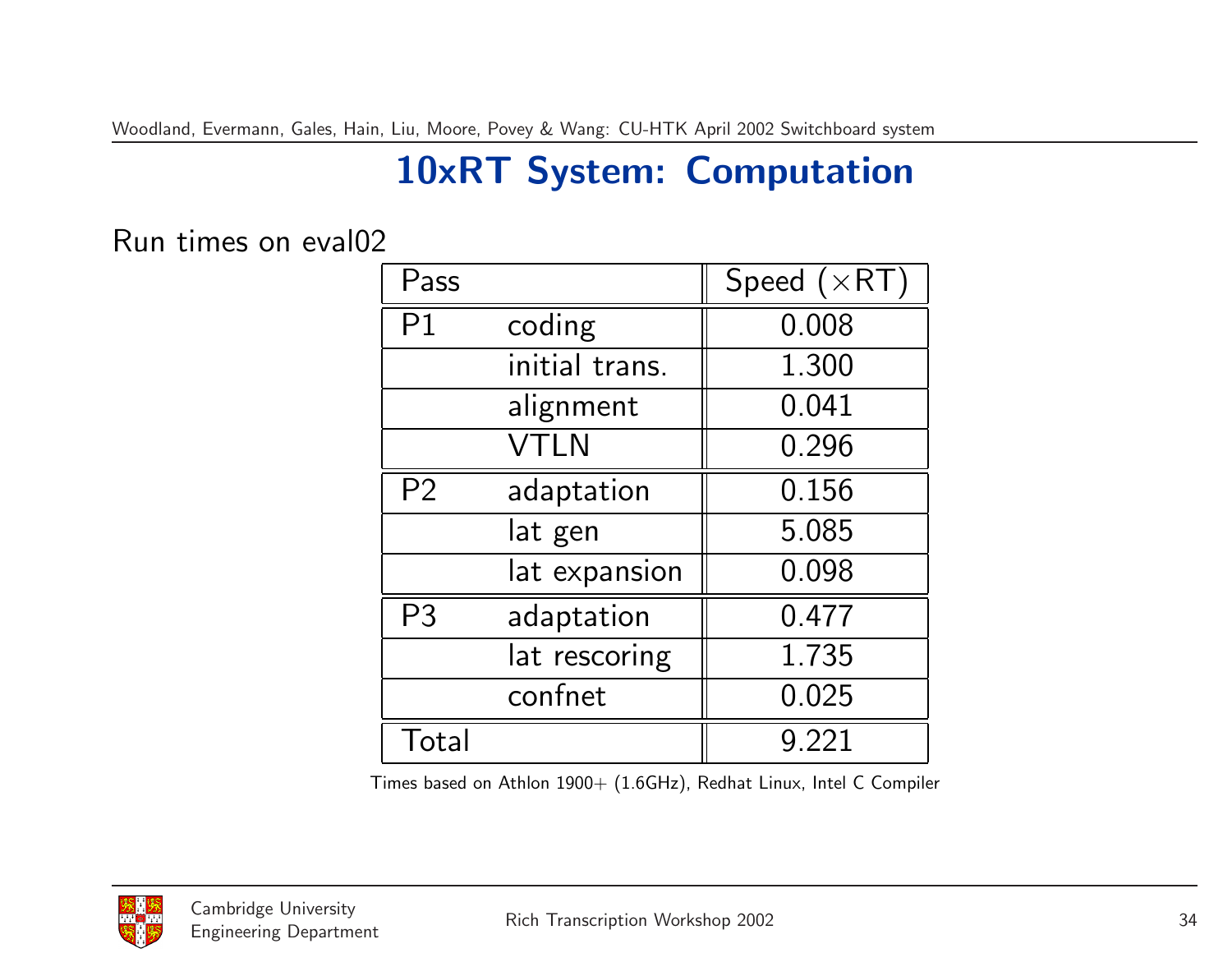#### **Conclusions**

- Improvements over 2001 Hub5 CU-HTK system come from
	- $-$  MPE/I-smoothing training  $(1%)$
	- HLDA and 3rd differentials (1.5%)
	- More mixture components: 28 or 24 vs 16  $(1\%)$
	- New cellular data (0.5%)
	- Revised LM  $(0.2\%)$
	- SAT combined with MPE
	- SPron dictionary
	- HDecode produces improved lattices
- Overall absolute reduction in WER over 2001:
	- $-3.1\%$  from full system
	- 3.8% from cu-htk2 triphone only, no system combination
- First 10xRT HTK Switchboard system
	- Fast version of cu-htk2
	- Only 0.5% abs worse than cu-htk2 on eval02
	- Lower word error on dev01 than 2001 full system